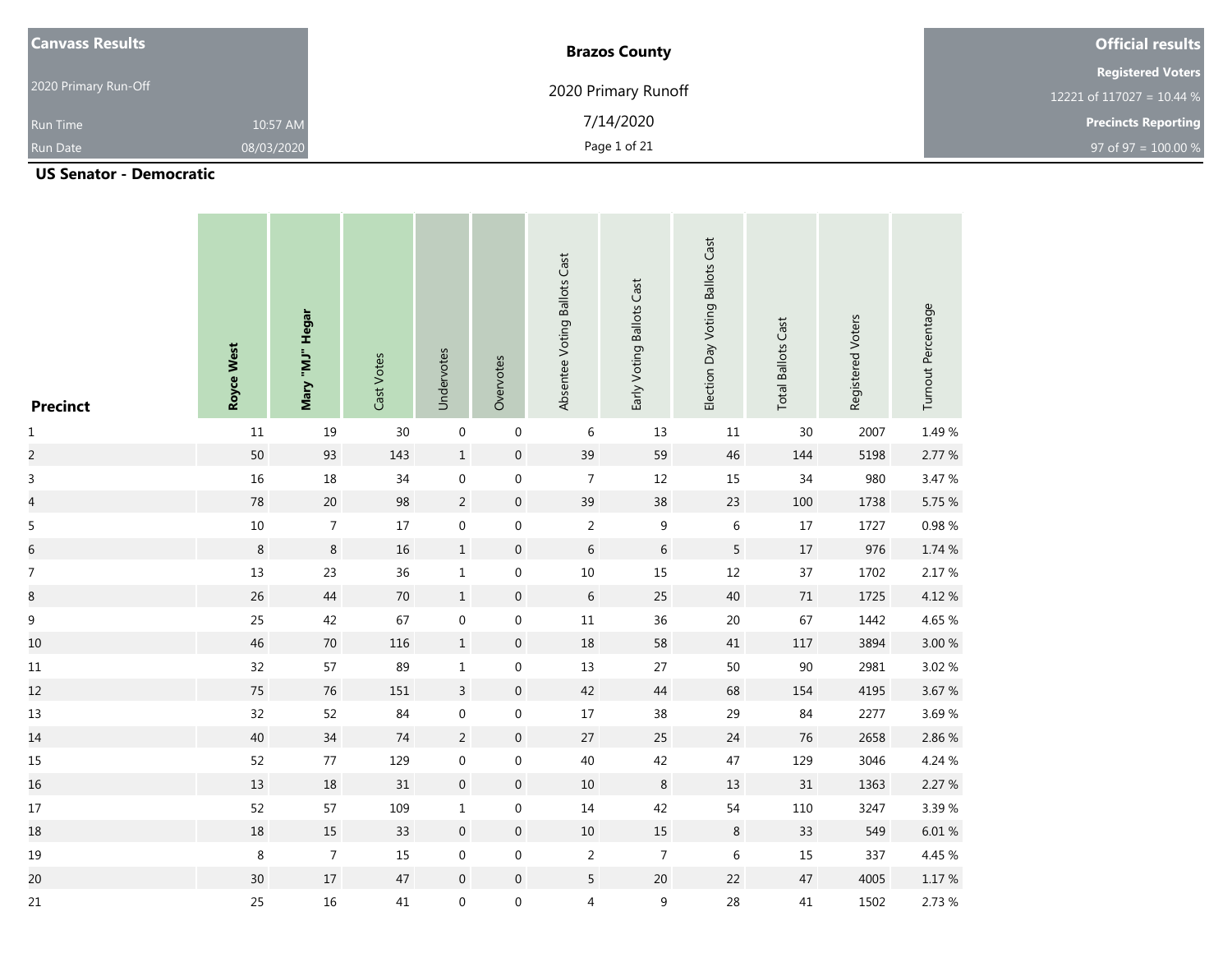| <b>Canvass Results</b> |            | <b>Brazos County</b> | <b>Official results</b>     |
|------------------------|------------|----------------------|-----------------------------|
|                        |            |                      | <b>Registered Voters</b>    |
| 2020 Primary Run-Off   |            | 2020 Primary Runoff  | 12221 of 117027 = 10.44 $%$ |
| <b>Run Time</b>        | 10:57 AM   | 7/14/2020            | <b>Precincts Reporting</b>  |
| <b>Run Date</b>        | 08/03/2020 | Page 2 of 21         | 97 of 97 = $100.00 %$       |

| <b>Precinct</b> | Royce West       | Mary "MJ" Hegar  | Cast Votes       | Undervotes       | Overvotes        | Absentee Voting Ballots Cast | Early Voting Ballots Cast | Election Day Voting Ballots Cast | <b>Total Ballots Cast</b> | Registered Voters | Turnout Percentage |
|-----------------|------------------|------------------|------------------|------------------|------------------|------------------------------|---------------------------|----------------------------------|---------------------------|-------------------|--------------------|
| 22              | $13\,$           | $\,$ 6 $\,$      | $19\,$           | $\mathbf 0$      | $\boldsymbol{0}$ | 5                            | $\overline{4}$            | $10\,$                           | $19\,$                    | 428               | 4.44 %             |
| 23              | $\boldsymbol{0}$ | $\mathbf 1$      | $\,1\,$          | $\boldsymbol{0}$ | $\boldsymbol{0}$ | $\mathbf 1$                  | $\boldsymbol{0}$          | $\pmb{0}$                        | $\mathbf 1$               | 83                | 1.20%              |
| 24              | 42               | 53               | 95               | $\boldsymbol{0}$ | $\boldsymbol{0}$ | 24                           | 26                        | 45                               | 95                        | 2245              | 4.23 %             |
| 25              | 57               | $13\,$           | $70\,$           | $\boldsymbol{0}$ | $\boldsymbol{0}$ | $26\,$                       | $26\,$                    | $18\,$                           | $70\,$                    | 1046              | 6.69%              |
| 26              | 39               | 59               | 98               | $\boldsymbol{0}$ | $\boldsymbol{0}$ | 15                           | 45                        | 38                               | 98                        | 3229              | 3.03 %             |
| 27              | $20\,$           | 28               | 48               | $\mathbf 1$      | $\boldsymbol{0}$ | $14\,$                       | 16                        | 19                               | 49                        | 3157              | 1.55 %             |
| 28              | $\,1$            | $\mathbf 0$      | $\,1\,$          | $\boldsymbol{0}$ | $\boldsymbol{0}$ | $\boldsymbol{0}$             | $\boldsymbol{0}$          | $\,$ 1                           | $\,1\,$                   | 384               | 0.26%              |
| 29              | $\mathsf 9$      | 27               | 36               | $\overline{2}$   | $\boldsymbol{0}$ | 8                            | $13\,$                    | $17\,$                           | 38                        | 831               | 4.57%              |
| 30              | 39               | 29               | 68               | $\overline{2}$   | $\boldsymbol{0}$ | 21                           | 25                        | 24                               | $70\,$                    | 2372              | 2.95 %             |
| 31              | 62               | 105              | 167              | $\mathsf{3}$     | $\boldsymbol{0}$ | 29                           | 65                        | $76\,$                           | 170                       | 4528              | 3.75 %             |
| 32              | $\boldsymbol{0}$ | $\boldsymbol{0}$ | $\boldsymbol{0}$ | $\boldsymbol{0}$ | $\boldsymbol{0}$ | $\boldsymbol{0}$             | $\boldsymbol{0}$          | $\,0\,$                          | $\boldsymbol{0}$          | $\overline{2}$    | $0.00\,\%$         |
| 33              | 15               | $20\,$           | 35               | $\mathbf 1$      | $\boldsymbol{0}$ | 8                            | $11\,$                    | $17\,$                           | 36                        | 1497              | 2.40 %             |
| 34              | 66               | 66               | 132              | $\mathbf 1$      | $\boldsymbol{0}$ | $13\,$                       | $51\,$                    | 69                               | 133                       | 4665              | 2.85 %             |
| 35              | 54               | 85               | 139              | $\boldsymbol{0}$ | $\boldsymbol{0}$ | $14\,$                       | 48                        | $77\,$                           | 139                       | 6897              | 2.02%              |
| 36              | 73               | $76\,$           | 149              | $\boldsymbol{0}$ | $\boldsymbol{0}$ | 32                           | 52                        | 65                               | 149                       | 3863              | 3.86%              |
| 37              | $\mathbf 1$      | $\boldsymbol{0}$ | $\mathbf 1$      | $\boldsymbol{0}$ | $\boldsymbol{0}$ | $\mathbf 1$                  | $\boldsymbol{0}$          | $\boldsymbol{0}$                 | $\mathbf 1$               | 162               | 0.62 %             |
| 38              | 13               | $\overline{4}$   | $17\,$           | $\boldsymbol{0}$ | $\boldsymbol{0}$ | $\overline{4}$               | $\overline{4}$            | $\boldsymbol{9}$                 | $17\,$                    | 351               | 4.84 %             |
| 39              | 73               | 124              | 197              | $\overline{4}$   | $\boldsymbol{0}$ | $41\,$                       | 93                        | 67                               | 201                       | 4617              | 4.35 %             |
| 40              | 63               | 120              | 183              | $\overline{2}$   | $\boldsymbol{0}$ | $45\,$                       | $80\,$                    | 60                               | 185                       | 4856              | 3.81 %             |
| $41\,$          | 56               | $80\,$           | 136              | $\mathbf 1$      | $\boldsymbol{0}$ | 35                           | $44\,$                    | 58                               | 137                       | 4511              | 3.04 %             |
| 42              | $\boldsymbol{0}$ | $\boldsymbol{0}$ | $\boldsymbol{0}$ | $\boldsymbol{0}$ | $\boldsymbol{0}$ | $\boldsymbol{0}$             | $\boldsymbol{0}$          | $\boldsymbol{0}$                 | $\mathbf 0$               | $\boldsymbol{0}$  | $0.00\ \%$         |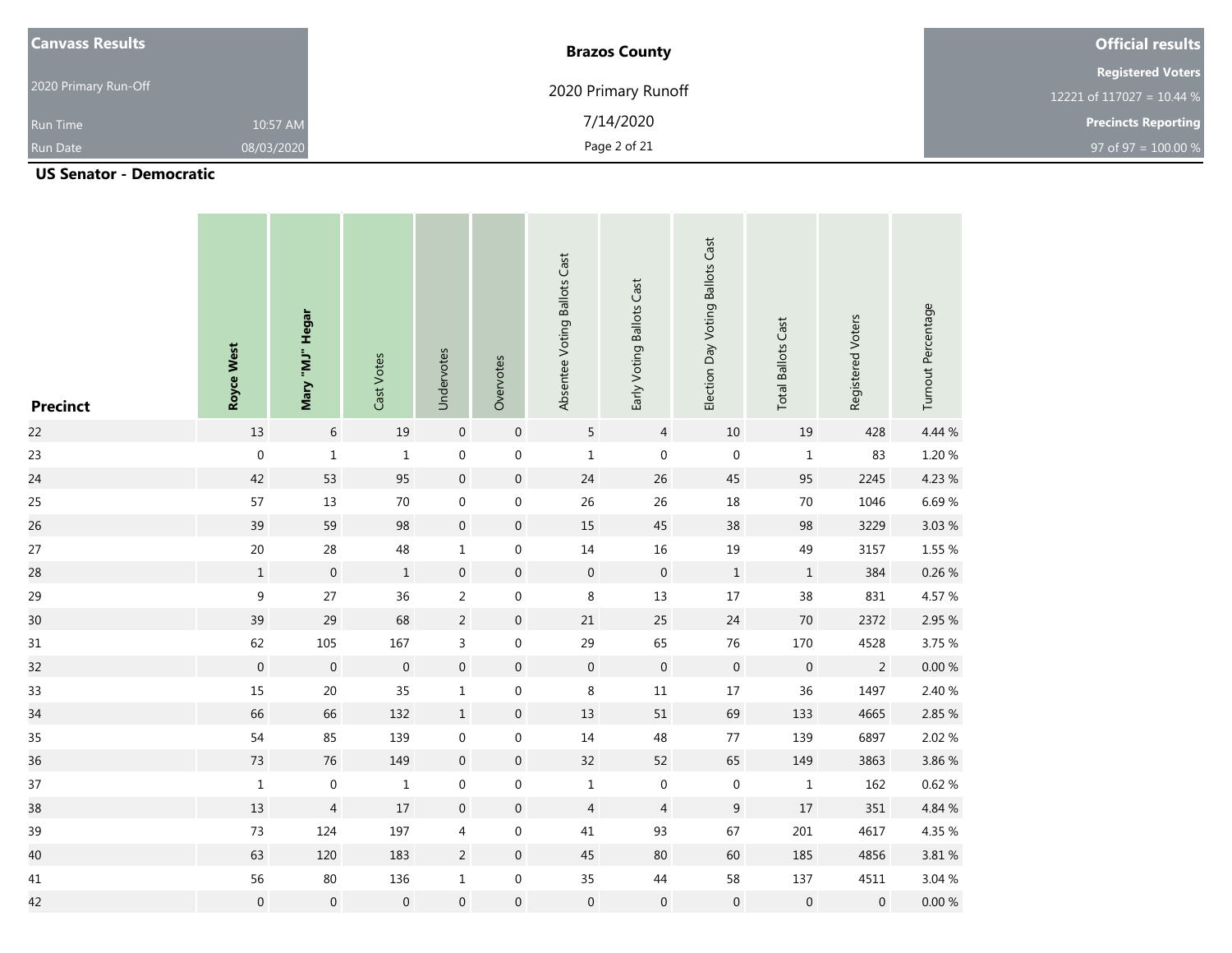| <b>Canvass Results</b> |            | <b>Brazos County</b> | <b>Official results</b>     |
|------------------------|------------|----------------------|-----------------------------|
|                        |            |                      | <b>Registered Voters</b>    |
| 2020 Primary Run-Off   |            | 2020 Primary Runoff  | 12221 of 117027 = 10.44 $%$ |
| <b>Run Time</b>        | 10:57 AM   | 7/14/2020            | <b>Precincts Reporting</b>  |
| <b>Run Date</b>        | 08/03/2020 | Page 3 of 21         | 97 of 97 = $100.00 %$       |

| <b>Precinct</b> | Royce West       | Mary "MJ" Hegar  | Cast Votes              | Undervotes       | Overvotes        | Absentee Voting Ballots Cast | Early Voting Ballots Cast | Election Day Voting Ballots Cast | <b>Total Ballots Cast</b> | Registered Voters | Turnout Percentage |
|-----------------|------------------|------------------|-------------------------|------------------|------------------|------------------------------|---------------------------|----------------------------------|---------------------------|-------------------|--------------------|
| 43              | $\boldsymbol{0}$ | $\boldsymbol{0}$ | $\boldsymbol{0}$        | $\boldsymbol{0}$ | $\boldsymbol{0}$ | $\mathbf 0$                  | $\boldsymbol{0}$          | $\boldsymbol{0}$                 | $\boldsymbol{0}$          | 48                | 0.00%              |
| 44              | $\boldsymbol{0}$ | $\,1$            | $\,1\,$                 | $\boldsymbol{0}$ | $\boldsymbol{0}$ | $\mathbf 1$                  | $\boldsymbol{0}$          | $\boldsymbol{0}$                 | $\,1$                     | 120               | $0.83~\%$          |
| 45              | $\boldsymbol{0}$ | $\sqrt{2}$       | $\sqrt{2}$              | $\boldsymbol{0}$ | $\boldsymbol{0}$ | $\boldsymbol{0}$             | $\overline{2}$            | $\boldsymbol{0}$                 | $\overline{2}$            | 152               | 1.32 %             |
| 46              | $\,8\,$          | $\,8\,$          | 16                      | $\boldsymbol{0}$ | $\boldsymbol{0}$ | $\overline{c}$               | $\overline{7}$            | $\overline{7}$                   | $16\,$                    | 345               | 4.64 %             |
| $47\,$          | $13\,$           | $\,6\,$          | 19                      | $\boldsymbol{0}$ | $\boldsymbol{0}$ | $\overline{2}$               | $11\,$                    | $\,$ 6 $\,$                      | 19                        | 459               | 4.14 %             |
| 48              | $\overline{2}$   | $\boldsymbol{0}$ | $\overline{2}$          | $\boldsymbol{0}$ | $\boldsymbol{0}$ | $\mathbf 1$                  | $\boldsymbol{0}$          | $\,1\,$                          | $\overline{2}$            | 227               | $0.88~\%$          |
| 49              | $\sqrt{2}$       | $\overline{4}$   | $\,6\,$                 | $\boldsymbol{0}$ | $\boldsymbol{0}$ | 0                            | $\overline{2}$            | 4                                | $\,$ 6 $\,$               | 336               | 1.79%              |
| 50              | $\mathbf 0$      | $\mathbf 0$      | $\mathbf 0$             | $\boldsymbol{0}$ | $\boldsymbol{0}$ | $\boldsymbol{0}$             | $\boldsymbol{0}$          | $\boldsymbol{0}$                 | $\boldsymbol{0}$          | $\overline{c}$    | $0.00 \%$          |
| $51\,$          | $\boldsymbol{0}$ | $\boldsymbol{0}$ | $\boldsymbol{0}$        | $\boldsymbol{0}$ | $\boldsymbol{0}$ | $\boldsymbol{0}$             | $\boldsymbol{0}$          | $\boldsymbol{0}$                 | $\boldsymbol{0}$          | $\boldsymbol{0}$  | $0.00\ \%$         |
| 52              | $\boldsymbol{0}$ | $\boldsymbol{0}$ | $\boldsymbol{0}$        | $\boldsymbol{0}$ | $\boldsymbol{0}$ | $\boldsymbol{0}$             | $\boldsymbol{0}$          | $\boldsymbol{0}$                 | $\boldsymbol{0}$          | $16\,$            | $0.00\ \%$         |
| 53              | $\mathbf 1$      | $\overline{4}$   | $\overline{5}$          | $\boldsymbol{0}$ | $\boldsymbol{0}$ | $\boldsymbol{0}$             | $\mathsf{3}$              | $\overline{2}$                   | 5                         | 73                | 6.85%              |
| 56              | $\boldsymbol{0}$ | $\boldsymbol{0}$ | $\boldsymbol{0}$        | $\boldsymbol{0}$ | $\boldsymbol{0}$ | $\boldsymbol{0}$             | $\boldsymbol{0}$          | $\boldsymbol{0}$                 | $\boldsymbol{0}$          | $16\,$            | $0.00\ \%$         |
| 57              | 3                | 9                | 12                      | $\mathbf 0$      | $\mathbf 0$      | 5                            | 3                         | $\overline{4}$                   | $12\,$                    | 319               | 3.76%              |
| 58              | $10\,$           | 15               | 25                      | $\boldsymbol{0}$ | $\boldsymbol{0}$ | $6\,$                        | $12\,$                    | $\overline{7}$                   | 25                        | 823               | 3.04 %             |
| 59              | $\boldsymbol{0}$ | $\boldsymbol{0}$ | $\boldsymbol{0}$        | $\mathbf 0$      | $\mathbf 0$      | $\mathbf 0$                  | $\mathbf 0$               | $\boldsymbol{0}$                 | $\boldsymbol{0}$          | 31                | $0.00\,\%$         |
| 60              | $\mathbf 0$      | $\mathbf 0$      | $\boldsymbol{0}$        | $\boldsymbol{0}$ | $\mathbf 0$      | $\mathbf 0$                  | $\boldsymbol{0}$          | $\mathbf 0$                      | $\boldsymbol{0}$          | 92                | $0.00 \%$          |
| 61              | $\boldsymbol{0}$ | $\boldsymbol{0}$ | $\boldsymbol{0}$        | $\boldsymbol{0}$ | $\boldsymbol{0}$ | 0                            | 0                         | $\boldsymbol{0}$                 | $\boldsymbol{0}$          | 52                | $0.00\ \%$         |
| 62              | $\boldsymbol{0}$ | $\boldsymbol{0}$ | $\boldsymbol{0}$        | $\boldsymbol{0}$ | $\boldsymbol{0}$ | $\boldsymbol{0}$             | $\boldsymbol{0}$          | $\boldsymbol{0}$                 | $\boldsymbol{0}$          | $\boldsymbol{0}$  | $0.00\ \%$         |
| 63              | 68               | $105\,$          | 173                     | $\overline{2}$   | $\boldsymbol{0}$ | $50\,$                       | 68                        | 57                               | 175                       | 4943              | 3.54 %             |
| 64              | $\boldsymbol{0}$ | $\boldsymbol{0}$ | $\boldsymbol{0}$        | $\boldsymbol{0}$ | $\boldsymbol{0}$ | $\boldsymbol{0}$             | $\boldsymbol{0}$          | $\boldsymbol{0}$                 | $\boldsymbol{0}$          | $\boldsymbol{0}$  | $0.00\ \%$         |
| 65              | 0                | $\overline{4}$   | $\overline{\mathbf{4}}$ | $\boldsymbol{0}$ | $\boldsymbol{0}$ | $\mathbf{1}$                 | $\overline{2}$            | $\mathbf 1$                      | $\overline{4}$            | 180               | 2.22 %             |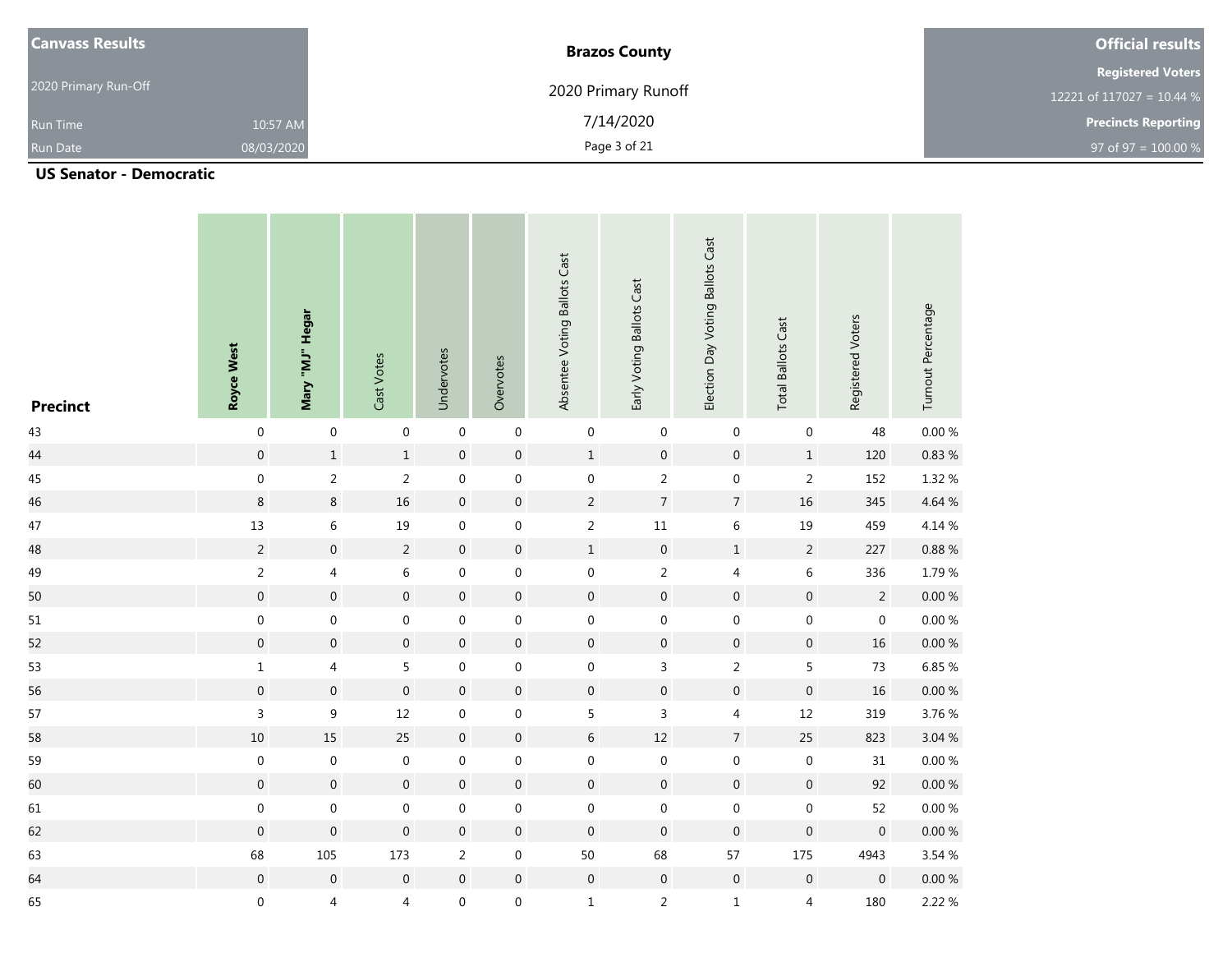| <b>Canvass Results</b> |            | <b>Brazos County</b> | <b>Official results</b>     |
|------------------------|------------|----------------------|-----------------------------|
|                        |            |                      | <b>Registered Voters</b>    |
| 2020 Primary Run-Off   |            | 2020 Primary Runoff  | 12221 of 117027 = 10.44 $%$ |
| <b>Run Time</b>        | 10:57 AM   | 7/14/2020            | <b>Precincts Reporting</b>  |
| <b>Run Date</b>        | 08/03/2020 | Page 4 of 21         | 97 of 97 = $100.00 %$       |

| <b>Precinct</b> | Royce West       | Mary "MJ" Hegar  | Cast Votes       | Undervotes       | Overvotes        | Absentee Voting Ballots Cast | Early Voting Ballots Cast | Election Day Voting Ballots Cast | <b>Total Ballots Cast</b> | Registered Voters | Turnout Percentage |
|-----------------|------------------|------------------|------------------|------------------|------------------|------------------------------|---------------------------|----------------------------------|---------------------------|-------------------|--------------------|
| 67              | $\mathsf{3}$     | $\overline{2}$   | $\sqrt{5}$       | $\mathbf 1$      | $\boldsymbol{0}$ | $\overline{2}$               | $\overline{4}$            | $\boldsymbol{0}$                 | $\,$ 6 $\,$               | 309               | 1.94 %             |
| 68              | $\boldsymbol{0}$ | $\boldsymbol{0}$ | $\mathbf 0$      | $\boldsymbol{0}$ | $\boldsymbol{0}$ | $\boldsymbol{0}$             | $\boldsymbol{0}$          | $\boldsymbol{0}$                 | $\boldsymbol{0}$          | $\boldsymbol{0}$  | $0.00~\%$          |
| 69              | 45               | 82               | 127              | $1\,$            | $\mathbf 0$      | $11\,$                       | 47                        | $70\,$                           | 128                       | 4769              | 2.68%              |
| $70\,$          | $16\,$           | $14\,$           | 30               | $\boldsymbol{0}$ | $\boldsymbol{0}$ | $\mathsf{3}$                 | 12                        | 15                               | $30\,$                    | 1046              | 2.87%              |
| 71              | $\,1$            | $\overline{2}$   | $\mathsf{3}$     | $\boldsymbol{0}$ | $\mathbf 0$      | $\boldsymbol{0}$             | $\mathbf 0$               | $\mathsf{3}$                     | $\mathsf{3}$              | 120               | 2.50 %             |
| $72\,$          | $\boldsymbol{0}$ | $\mathbf 1$      | $\mathbf 1$      | $\boldsymbol{0}$ | $\boldsymbol{0}$ | $\mathbf 1$                  | $\boldsymbol{0}$          | $\boldsymbol{0}$                 | $\mathbf 1$               | 40                | 2.50 %             |
| 74              | $\overline{4}$   | $\mathsf{3}$     | $\overline{7}$   | $\boldsymbol{0}$ | $\mathbf 0$      | $\mathbf 1$                  | $6\,$                     | $\boldsymbol{0}$                 | $\boldsymbol{7}$          | 366               | $1.91\,\%$         |
| $77\,$          | $\overline{2}$   | $\,8\,$          | $10\,$           | $\boldsymbol{0}$ | $\boldsymbol{0}$ | $\overline{7}$               | $\mathbf{1}$              | $\overline{2}$                   | $10\,$                    | 530               | 1.89%              |
| 78              | $\mathsf{3}$     | $\mathbf 0$      | $\mathsf{3}$     | $\boldsymbol{0}$ | $\boldsymbol{0}$ | $\mathbf 1$                  | $\overline{2}$            | $\boldsymbol{0}$                 | $\mathsf{3}$              | 227               | 1.32%              |
| 79              | $\overline{2}$   | 5                | $\overline{7}$   | $\boldsymbol{0}$ | $\boldsymbol{0}$ | 3                            | 4                         | $\boldsymbol{0}$                 | $\overline{7}$            | 82                | 8.54 %             |
| 80              | 45               | 48               | 93               | $\boldsymbol{0}$ | $\boldsymbol{0}$ | $10\,$                       | 47                        | 36                               | 93                        | 3534              | 2.63 %             |
| $81\,$          | $\overline{2}$   | $\boldsymbol{0}$ | $\mathbf 2$      | $\boldsymbol{0}$ | $\boldsymbol{0}$ | $\boldsymbol{0}$             | 0                         | $\sqrt{2}$                       | $\overline{2}$            | 60                | 3.33 %             |
| 82              | $\boldsymbol{0}$ | $\boldsymbol{9}$ | $\boldsymbol{9}$ | $\boldsymbol{0}$ | $\boldsymbol{0}$ | $\overline{4}$               | $\overline{2}$            | $\mathsf{3}$                     | $\boldsymbol{9}$          | 342               | 2.63 %             |
| 83              | $\boldsymbol{0}$ | $\boldsymbol{0}$ | $\boldsymbol{0}$ | $\boldsymbol{0}$ | $\boldsymbol{0}$ | $\boldsymbol{0}$             | 0                         | $\boldsymbol{0}$                 | $\boldsymbol{0}$          | $\boldsymbol{0}$  | $0.00~\%$          |
| 84              | $\boldsymbol{0}$ | $\mathbf 0$      | $\mathbf 0$      | $\boldsymbol{0}$ | $\boldsymbol{0}$ | $\boldsymbol{0}$             | $\boldsymbol{0}$          | $\boldsymbol{0}$                 | $\mathbf 0$               | $\overline{c}$    | $0.00\,\%$         |
| 85              | $\boldsymbol{0}$ | $\boldsymbol{0}$ | $\boldsymbol{0}$ | $\boldsymbol{0}$ | $\boldsymbol{0}$ | $\boldsymbol{0}$             | $\boldsymbol{0}$          | $\boldsymbol{0}$                 | $\boldsymbol{0}$          | $\mathsf{3}$      | 0.00%              |
| 86              | $\boldsymbol{0}$ | $\boldsymbol{0}$ | $\boldsymbol{0}$ | $\boldsymbol{0}$ | $\boldsymbol{0}$ | $\boldsymbol{0}$             | $\boldsymbol{0}$          | $\boldsymbol{0}$                 | $\boldsymbol{0}$          | $\boldsymbol{0}$  | 0.00%              |
| 87              | $\boldsymbol{0}$ | $\boldsymbol{0}$ | $\boldsymbol{0}$ | $\boldsymbol{0}$ | $\boldsymbol{0}$ | $\boldsymbol{0}$             | $\boldsymbol{0}$          | $\boldsymbol{0}$                 | $\boldsymbol{0}$          | $\boldsymbol{0}$  | $0.00\,\%$         |
| 88              | $\boldsymbol{0}$ | $\boldsymbol{0}$ | $\boldsymbol{0}$ | $\boldsymbol{0}$ | $\boldsymbol{0}$ | $\boldsymbol{0}$             | $\boldsymbol{0}$          | $\boldsymbol{0}$                 | $\boldsymbol{0}$          | $\boldsymbol{0}$  | $0.00\,\%$         |
| 89              | $\boldsymbol{0}$ | $\boldsymbol{0}$ | $\boldsymbol{0}$ | $\boldsymbol{0}$ | $\boldsymbol{0}$ | $\boldsymbol{0}$             | $\boldsymbol{0}$          | $\boldsymbol{0}$                 | $\boldsymbol{0}$          | $\boldsymbol{0}$  | $0.00~\%$          |
| 90              | $\boldsymbol{0}$ | $\,1\,$          | $\mathbf 1$      | $\boldsymbol{0}$ | $\boldsymbol{0}$ | $\boldsymbol{0}$             | $\boldsymbol{0}$          | $\mathbf 1$                      | $\,1$                     | 24                | 4.17%              |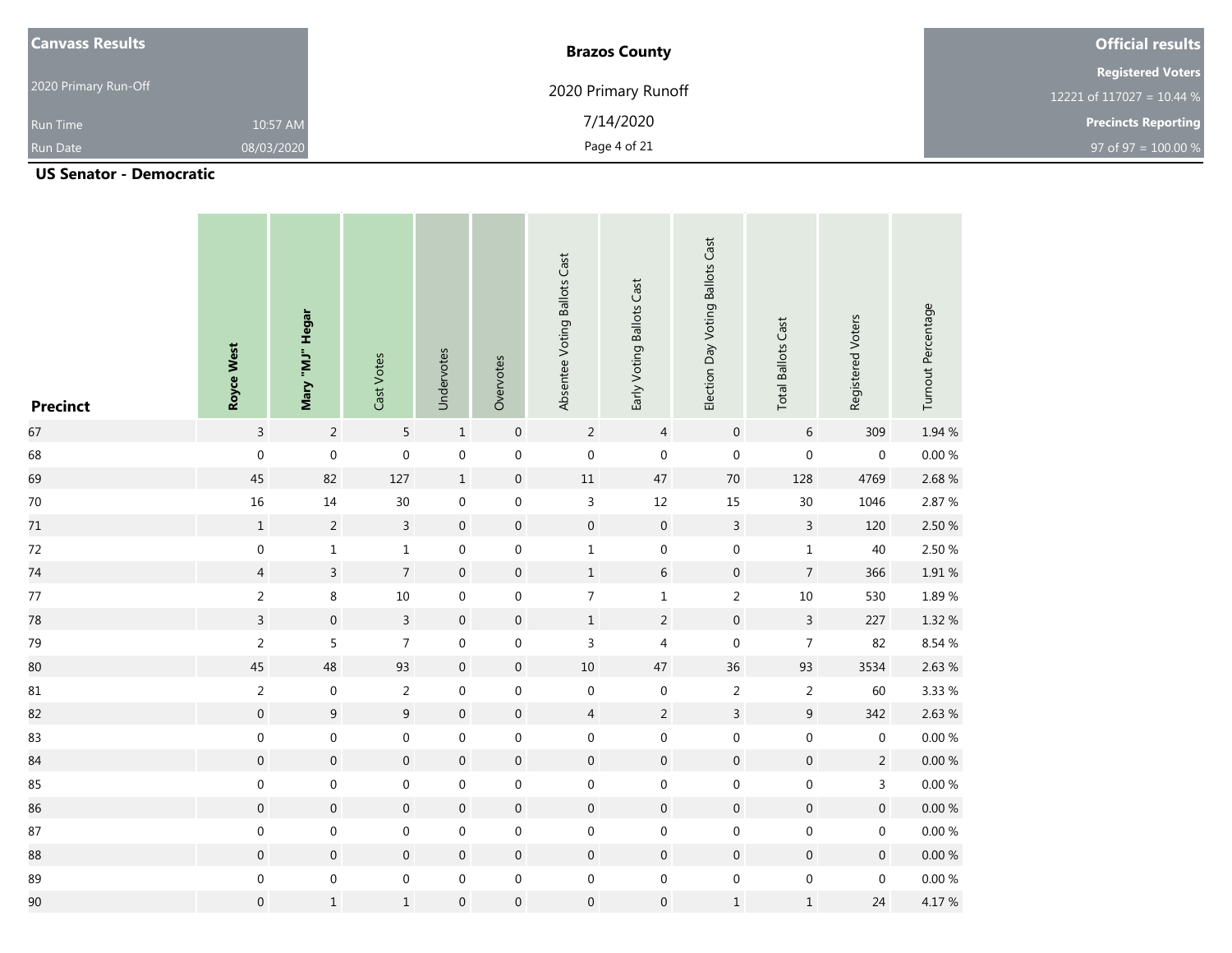| <b>Canvass Results</b> |            | <b>Brazos County</b> | <b>Official results</b>     |
|------------------------|------------|----------------------|-----------------------------|
|                        |            |                      | <b>Registered Voters</b>    |
| 2020 Primary Run-Off   |            | 2020 Primary Runoff  | 12221 of 117027 = 10.44 $%$ |
| <b>Run Time</b>        | 10:57 AM   | 7/14/2020            | <b>Precincts Reporting</b>  |
| <b>Run Date</b>        | 08/03/2020 | Page 5 of 21         | 97 of 97 = $100.00 %$       |

| <b>Precinct</b> | Royce West       | Mary "MJ" Hegar  | Cast Votes       | Undervotes          | Overvotes        | Absentee Voting Ballots Cast | Early Voting Ballots Cast | Election Day Voting Ballots Cast | <b>Total Ballots Cast</b> | Registered Voters   | Turnout Percentage |
|-----------------|------------------|------------------|------------------|---------------------|------------------|------------------------------|---------------------------|----------------------------------|---------------------------|---------------------|--------------------|
| $91\,$          | $\boldsymbol{0}$ | $\boldsymbol{0}$ | 0                | $\boldsymbol{0}$    | $\mathbf 0$      | $\mathbf 0$                  | $\mathbf 0$               | $\mathbf 0$                      | $\mathbf 0$               | 8                   | $0.00\,\%$         |
| 92              | $\boldsymbol{0}$ | $\boldsymbol{0}$ | $\boldsymbol{0}$ | $\boldsymbol{0}$    | $\boldsymbol{0}$ | $\boldsymbol{0}$             | $\mathbf 0$               | $\boldsymbol{0}$                 | $\boldsymbol{0}$          | $\boldsymbol{0}$    | $0.00\ \%$         |
| 93              | $\boldsymbol{0}$ | $\boldsymbol{0}$ | $\boldsymbol{0}$ | $\mathbf 0$         | $\boldsymbol{0}$ | 0                            | $\mathbf 0$               | $\boldsymbol{0}$                 | $\boldsymbol{0}$          | $\boldsymbol{0}$    | $0.00\ \%$         |
| 94              | $\boldsymbol{0}$ | $\boldsymbol{0}$ | $\boldsymbol{0}$ | $\boldsymbol{0}$    | $\mathbf 0$      | $\boldsymbol{0}$             | $\mathsf{O}\xspace$       | $\mathbf 0$                      | $\boldsymbol{0}$          | $\boldsymbol{0}$    | $0.00\ \%$         |
| 95              | $\boldsymbol{0}$ | $\boldsymbol{0}$ | $\boldsymbol{0}$ | $\mathbf 0$         | $\boldsymbol{0}$ | 0                            | $\boldsymbol{0}$          | $\boldsymbol{0}$                 | $\boldsymbol{0}$          | $\boldsymbol{0}$    | $0.00\ \%$         |
| 96              | $\boldsymbol{0}$ | $\boldsymbol{0}$ | $\boldsymbol{0}$ | $\mathsf{O}\xspace$ | $\mathbf 0$      | $\boldsymbol{0}$             | $\pmb{0}$                 | $\boldsymbol{0}$                 | $\boldsymbol{0}$          | $\mathbf 1$         | $0.00\,\%$         |
| 97              | $\boldsymbol{0}$ | $\boldsymbol{0}$ | $\boldsymbol{0}$ | $\mathbf 0$         | $\boldsymbol{0}$ | $\mathbf 0$                  | $\mathbf 0$               | $\boldsymbol{0}$                 | $\boldsymbol{0}$          | $\boldsymbol{0}$    | $0.00\ \%$         |
| 98              | $\boldsymbol{0}$ | $\boldsymbol{0}$ | $\boldsymbol{0}$ | $\overline{0}$      | $\mathbf 0$      | $\mathbf 0$                  | $\mathsf{O}\xspace$       | $\mathbf 0$                      | $\boldsymbol{0}$          | $\overline{4}$      | $0.00\ \%$         |
| 99              | $\boldsymbol{0}$ | $\boldsymbol{0}$ | $\boldsymbol{0}$ | $\boldsymbol{0}$    | $\boldsymbol{0}$ | 0                            | $\mathbf 0$               | $\boldsymbol{0}$                 | $\boldsymbol{0}$          | $\overline{2}$      | $0.00\ \%$         |
| 100             | $\boldsymbol{0}$ | $\boldsymbol{0}$ | $\boldsymbol{0}$ | $\boldsymbol{0}$    | $\boldsymbol{0}$ | $\boldsymbol{0}$             | $\boldsymbol{0}$          | $\boldsymbol{0}$                 | $\boldsymbol{0}$          | $\,1$               | $0.00\ \%$         |
| $101\,$         | $\boldsymbol{0}$ | $\overline{2}$   | $\overline{c}$   | $\boldsymbol{0}$    | $\mathbf 0$      | $\mathbf 1$                  | $\mathbf{1}$              | $\boldsymbol{0}$                 | $\overline{2}$            | $50\,$              | 4.00%              |
| 102             | $\boldsymbol{0}$ | $\boldsymbol{0}$ | $\boldsymbol{0}$ | $\mathbf 0$         | $\mathbf 0$      | $\boldsymbol{0}$             | $\mathsf{O}\xspace$       | $\boldsymbol{0}$                 | $\boldsymbol{0}$          | $\mathsf{O}\xspace$ | $0.00\ \%$         |
| 500             | $\overline{a}$   | $\,$ 6 $\,$      | $\,8\,$          | $\mathbf 0$         | $\boldsymbol{0}$ | $\overline{7}$               | $\mathbf 1$               | $\boldsymbol{0}$                 | $\,8\,$                   | $\boldsymbol{0}$    | $0.00\ \%$         |
| <b>Totals</b>   | 1588             | 2007             | 3595             | 35                  | $\mathbf 0$      | 783                          | 1388                      | 1459                             | 3630                      | 117027              | 3.10 %             |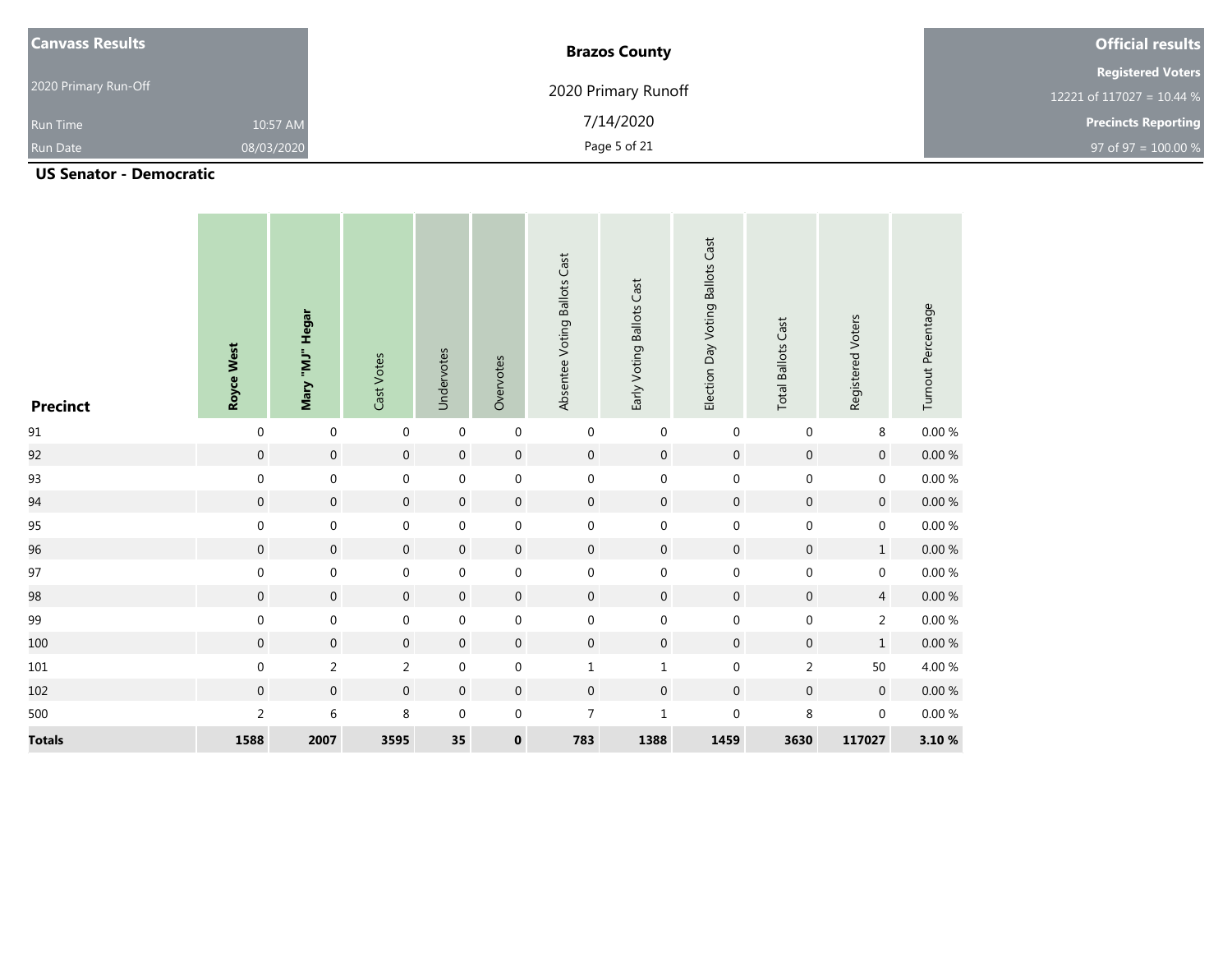| <b>Canvass Results</b> |            | <b>Brazos County</b> | <b>Official results</b>    |
|------------------------|------------|----------------------|----------------------------|
|                        |            |                      | <b>Registered Voters</b>   |
| 2020 Primary Run-Off   |            | 2020 Primary Runoff  | 12221 of 117027 = 10.44 %  |
| <b>Run Time</b>        | 10:57 AM   | 7/14/2020            | <b>Precincts Reporting</b> |
| <b>Run Date</b>        | 08/03/2020 | Page 6 of 21         | 97 of 97 = $100.00 %$      |

| <b>Precinct</b>         | Pete Sessions     | Renée Swann    | Cast Votes     | Undervotes       | Overvotes        | Absentee Voting Ballots Cast | Early Voting Ballots Cast | Election Day Voting Ballots Cast | <b>Total Ballots Cast</b> | Registered Voters | Turnout Percentage |
|-------------------------|-------------------|----------------|----------------|------------------|------------------|------------------------------|---------------------------|----------------------------------|---------------------------|-------------------|--------------------|
| $\mathbf{1}$            | 115               | 144            | 259            | $\overline{3}$   | $\boldsymbol{0}$ | 20                           | 102                       | 140                              | 262                       | 2007              | 13.05 %            |
| $\overline{c}$          | 325               | 404            | 729            | 14               | $\boldsymbol{0}$ | $70\,$                       | 392                       | 281                              | 743                       | 5198              | 14.29 %            |
| $\mathsf{3}$            | 40                | 29             | 69             | $\overline{2}$   | $\boldsymbol{0}$ | $\,8\,$                      | 36                        | $27\,$                           | $71\,$                    | 980               | 7.24 %             |
| $\overline{\mathbf{r}}$ | $\,1\,$           | $\overline{2}$ | $\mathbf{3}$   | $\boldsymbol{0}$ | $\boldsymbol{0}$ | $\boldsymbol{0}$             | $\boldsymbol{0}$          | $\mathsf{3}$                     | $\mathsf{3}$              | 1738              | $0.17~\%$          |
| 5                       | $\ensuremath{91}$ | 116            | 207            | $\boldsymbol{0}$ | $\boldsymbol{0}$ | $20\,$                       | 120                       | 67                               | 207                       | 1727              | 11.99 %            |
| $\overline{6}$          | 60                | $51\,$         | 111            | $\boldsymbol{0}$ | $\boldsymbol{0}$ | $\boldsymbol{9}$             | 63                        | 39                               | $111\,$                   | 976               | 11.37 %            |
| $\boldsymbol{7}$        | 108               | 123            | 231            | $\mathbf 1$      | $\boldsymbol{0}$ | $17\,$                       | 122                       | 93                               | 232                       | 1702              | 13.63 %            |
| 8                       | 25                | 24             | 49             | $\overline{2}$   | $\boldsymbol{0}$ | $\boldsymbol{9}$             | $14\,$                    | 28                               | $51\,$                    | 1725              | 2.96 %             |
| $\boldsymbol{9}$        | 33                | 44             | $77\,$         | $\boldsymbol{0}$ | $\boldsymbol{0}$ | 13                           | 36                        | 28                               | $77$                      | 1442              | 5.34 %             |
| 10                      | 124               | 145            | 269            | $\,1\,$          | $\boldsymbol{0}$ | $17\,$                       | 148                       | 105                              | 270                       | 3894              | 6.93%              |
| $11\,$                  | 41                | 58             | 99             | $\boldsymbol{0}$ | $\boldsymbol{0}$ | $10\,$                       | 39                        | 50                               | 99                        | 2981              | 3.32%              |
| 12                      | 201               | 229            | 430            | $\mathbf{3}$     | $\boldsymbol{0}$ | $76\,$                       | 137                       | 220                              | 433                       | 4195              | 10.32 %            |
| $13\,$                  | 78                | 117            | 195            | $\boldsymbol{0}$ | $\boldsymbol{0}$ | $37\,$                       | 66                        | 92                               | 195                       | 2277              | 8.56 %             |
| 14                      | 24                | 18             | 42             | $\boldsymbol{0}$ | $\boldsymbol{0}$ | $\,$ 6 $\,$                  | $16\,$                    | $20\,$                           | 42                        | 2658              | 1.58 %             |
| 15                      | 192               | 177            | 369            | $\mathbf 1$      | $\boldsymbol{0}$ | $101\,$                      | 143                       | 126                              | 370                       | 3046              | 12.15 %            |
| 16                      | $\overline{7}$    | 10             | $17\,$         | $\boldsymbol{0}$ | $\boldsymbol{0}$ | $\overline{2}$               | $\boldsymbol{9}$          | $\,$ 6 $\,$                      | $17\,$                    | 1363              | 1.25 %             |
| $17\,$                  | 52                | 75             | $127\,$        | $\boldsymbol{0}$ | $\boldsymbol{0}$ | $16\,$                       | 44                        | 67                               | $127\,$                   | 3247              | 3.91%              |
| 18                      | $\overline{4}$    | $\overline{4}$ | $\,8\,$        | $\mathbf 0$      | $\boldsymbol{0}$ | $\mathbf{3}$                 | $\boldsymbol{0}$          | $\sqrt{5}$                       | $\,8\,$                   | 549               | 1.46 %             |
| 19                      | 3                 | 12             | $15\,$         | $\boldsymbol{0}$ | $\boldsymbol{0}$ | $\overline{4}$               | $\overline{7}$            | $\sqrt{4}$                       | $15\,$                    | 337               | 4.45 %             |
| 20                      | $\overline{4}$    | $\overline{2}$ | $\sqrt{6}$     | $\mathbf 0$      | $\boldsymbol{0}$ | $\mathbf 1$                  | $\mathbf 1$               | $\overline{4}$                   | $\,6\,$                   | 4005              | $0.15~\%$          |
| $21\,$                  | $\overline{a}$    | $\overline{2}$ | $\overline{4}$ | $\pmb{0}$        | $\boldsymbol{0}$ | $\boldsymbol{0}$             | $\boldsymbol{0}$          | $\overline{\mathcal{A}}$         | $\overline{4}$            | 1502              | 0.27 %             |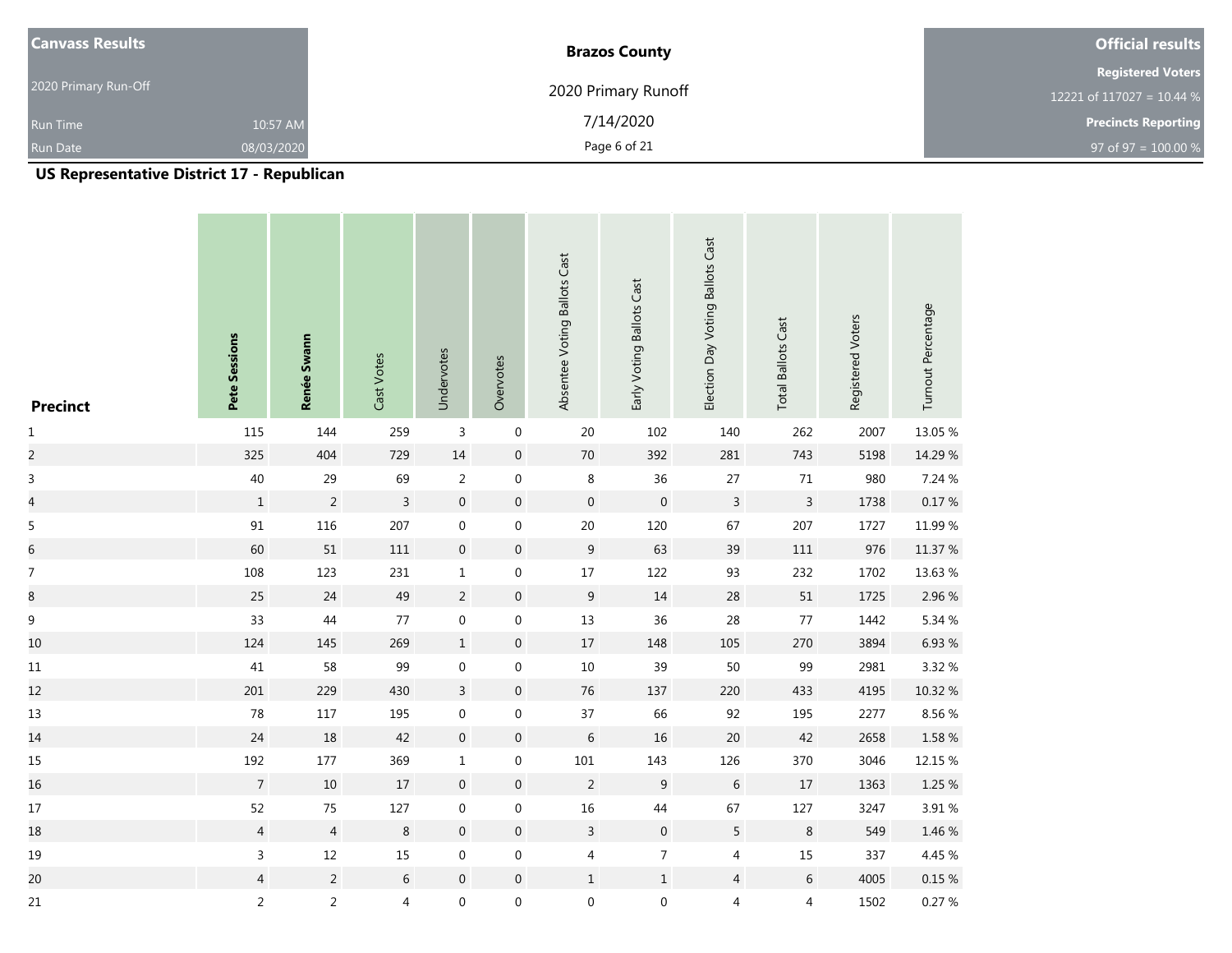| <b>Canvass Results</b> |            | <b>Brazos County</b> | <b>Official results</b>    |
|------------------------|------------|----------------------|----------------------------|
|                        |            |                      | <b>Registered Voters</b>   |
| 2020 Primary Run-Off   |            | 2020 Primary Runoff  | 12221 of 117027 = 10.44 %  |
| <b>Run Time</b>        | 10:57 AM   | 7/14/2020            | <b>Precincts Reporting</b> |
| <b>Run Date</b>        | 08/03/2020 | Page 7 of 21         | 97 of 97 = $100.00 %$      |

| <b>Precinct</b> | Pete Sessions    | Renée Swann      | Cast Votes       | Undervotes       | Overvotes        | Absentee Voting Ballots Cast | Early Voting Ballots Cast | Election Day Voting Ballots Cast | <b>Total Ballots Cast</b> | Registered Voters | Turnout Percentage |
|-----------------|------------------|------------------|------------------|------------------|------------------|------------------------------|---------------------------|----------------------------------|---------------------------|-------------------|--------------------|
| 22              | $\overline{4}$   | $\sqrt{4}$       | $\,8\,$          | $\boldsymbol{0}$ | $\boldsymbol{0}$ | $\,1$                        | $\overline{4}$            | $\mathsf 3$                      | $\,8\,$                   | 428               | 1.87 %             |
| 23              | $\sqrt{2}$       | $\,$ 6 $\,$      | 8                | $\boldsymbol{0}$ | $\boldsymbol{0}$ | $\boldsymbol{0}$             | $\,$ 6 $\,$               | $\sqrt{2}$                       | 8                         | 83                | 9.64 %             |
| 24              | 59               | 64               | 123              | $\,0\,$          | $\boldsymbol{0}$ | $21\,$                       | 49                        | 53                               | 123                       | 2245              | 5.48 %             |
| 25              | $\overline{5}$   | $\mathbf 1$      | $\,$ 6 $\,$      | $\boldsymbol{0}$ | $\boldsymbol{0}$ | $\boldsymbol{0}$             | $\,1\,$                   | 5                                | $\,$ 6 $\,$               | 1046              | $0.57~\%$          |
| 26              | 162              | 167              | 329              | $1\,$            | $\boldsymbol{0}$ | $40\,$                       | 166                       | 124                              | 330                       | 3229              | 10.22 %            |
| 27              | 179              | 221              | 400              | $\boldsymbol{0}$ | $\pmb{0}$        | 62                           | 183                       | 155                              | 400                       | 3157              | 12.67 %            |
| 28              | $23\,$           | $28\,$           | $51\,$           | $\boldsymbol{0}$ | $\boldsymbol{0}$ | $\mathsf{3}$                 | 19                        | 29                               | $51\,$                    | 384               | 13.28 %            |
| 29              | 39               | 54               | 93               | $\boldsymbol{0}$ | $\mathbf 0$      | $15\,$                       | $31\,$                    | 47                               | 93                        | 831               | $11.19~\%$         |
| 30              | 49               | 52               | $101\,$          | $\boldsymbol{0}$ | $\boldsymbol{0}$ | $10\,$                       | 56                        | $35\,$                           | 101                       | 2372              | 4.26 %             |
| 31              | $121\,$          | 129              | 250              | 4                | $\boldsymbol{0}$ | $44\,$                       | $110\,$                   | 100                              | 254                       | 4528              | $5.61\,\%$         |
| 32              | $\boldsymbol{0}$ | $\mathbf 0$      | $\boldsymbol{0}$ | $\boldsymbol{0}$ | $\boldsymbol{0}$ | $\boldsymbol{0}$             | $\mathbf 0$               | $\boldsymbol{0}$                 | $\,0\,$                   | $\overline{2}$    | $0.00\ \%$         |
| 33              | $\overline{4}$   | $\overline{2}$   | 6                | $\boldsymbol{0}$ | $\boldsymbol{0}$ | $\boldsymbol{0}$             | $\,1\,$                   | 5                                | $\,$ 6 $\,$               | 1497              | $0.40\ \%$         |
| 34              | 48               | 57               | 105              | $\,1\,$          | $\boldsymbol{0}$ | $\overline{7}$               | 46                        | 53                               | 106                       | 4665              | 2.27 %             |
| 35              | 41               | 40               | $81\,$           | $\mathbf 1$      | $\boldsymbol{0}$ | $\,8\,$                      | 39                        | 35                               | 82                        | 6897              | $1.19~\%$          |
| 36              | $115\,$          | 158              | 273              | $\,0\,$          | $\boldsymbol{0}$ | 48                           | 97                        | 128                              | 273                       | 3863              | 7.07 %             |
| $37\,$          | $10\,$           | $14\,$           | 24               | $\boldsymbol{0}$ | $\boldsymbol{0}$ | $\overline{c}$               | $\,6\,$                   | $16\,$                           | $24\,$                    | 162               | 14.81 %            |
| 38              | $\boldsymbol{0}$ | $\,1\,$          | $\,1\,$          | $\,0\,$          | $\boldsymbol{0}$ | $\boldsymbol{0}$             | $\mathbf 0$               | $\,$ 1                           | $\,1\,$                   | 351               | $0.28~\%$          |
| 39              | 159              | 230              | 389              | $\mathsf{3}$     | $\boldsymbol{0}$ | 48                           | 197                       | 147                              | 392                       | 4617              | 8.49%              |
| 40              | 197              | 302              | 499              | $\boldsymbol{0}$ | $\boldsymbol{0}$ | 69                           | 253                       | $177\,$                          | 499                       | 4856              | 10.28 %            |
| 41              | 313              | 432              | 745              | $\mathsf 3$      | $\boldsymbol{0}$ | 105                          | 390                       | 253                              | 748                       | 4511              | 16.58 %            |
| 42              | $\pmb{0}$        | $\boldsymbol{0}$ | $\boldsymbol{0}$ | $\boldsymbol{0}$ | $\boldsymbol{0}$ | $\boldsymbol{0}$             | $\mathbf 0$               | $\boldsymbol{0}$                 | $\pmb{0}$                 | 0                 | $0.00\,\%$         |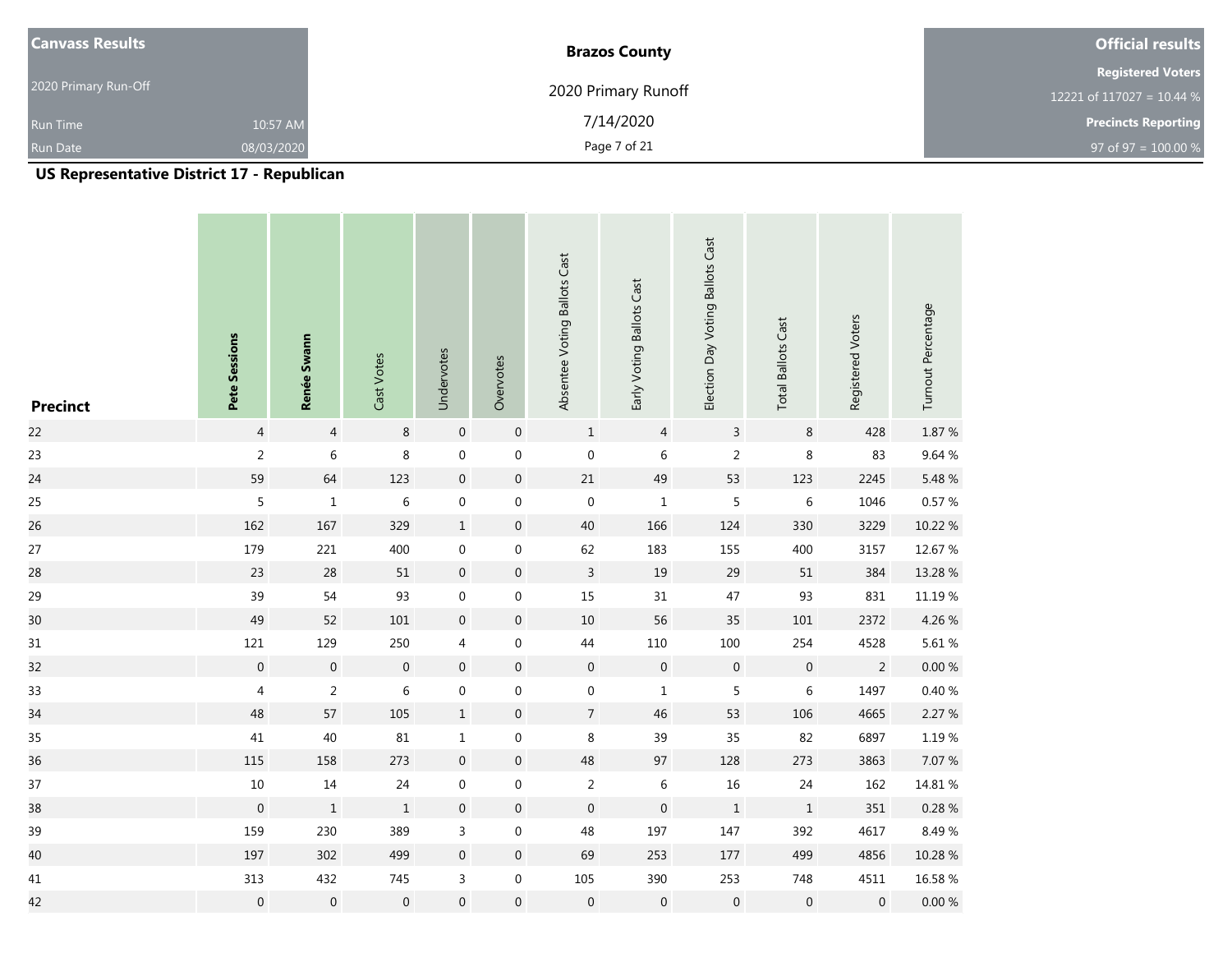| <b>Canvass Results</b> |            | <b>Brazos County</b> | <b>Official results</b>    |
|------------------------|------------|----------------------|----------------------------|
|                        |            |                      | <b>Registered Voters</b>   |
| 2020 Primary Run-Off   |            | 2020 Primary Runoff  | 12221 of 117027 = 10.44 %  |
| <b>Run Time</b>        | 10:57 AM   | 7/14/2020            | <b>Precincts Reporting</b> |
| <b>Run Date</b>        | 08/03/2020 | Page 8 of 21         | 97 of 97 = $100.00 %$      |

| <b>Precinct</b> | Pete Sessions    | Renée Swann      | Cast Votes       | Undervotes       | Overvotes        | Absentee Voting Ballots Cast | Early Voting Ballots Cast | Election Day Voting Ballots Cast | <b>Total Ballots Cast</b> | Registered Voters | Turnout Percentage |
|-----------------|------------------|------------------|------------------|------------------|------------------|------------------------------|---------------------------|----------------------------------|---------------------------|-------------------|--------------------|
| 43              | $\mathbf 0$      | $\,1\,$          | $\,1\,$          | $\boldsymbol{0}$ | $\boldsymbol{0}$ | $\boldsymbol{0}$             | $\mathbf 1$               | $\boldsymbol{0}$                 | $\mathbf{1}$              | 48                | 2.08%              |
| 44              | $\overline{2}$   | $\sqrt{4}$       | $\,$ 6 $\,$      | $\boldsymbol{0}$ | $\boldsymbol{0}$ | $\boldsymbol{0}$             | $\overline{4}$            | $\sqrt{2}$                       | $\,$ 6 $\,$               | 120               | $5.00~\%$          |
| 45              | $\,$ 6 $\,$      | $\overline{7}$   | 13               | $\boldsymbol{0}$ | $\boldsymbol{0}$ | $\mathbf 1$                  | $10\,$                    | $\overline{2}$                   | $13\,$                    | 152               | 8.55%              |
| 46              | $\mathsf 9$      | $\mathsf 9$      | 18               | $\boldsymbol{0}$ | $\boldsymbol{0}$ | $\mathsf{3}$                 | $\,$ 6 $\,$               | $\boldsymbol{9}$                 | $18\,$                    | 345               | 5.22 %             |
| 47              | $\overline{7}$   | 13               | 20               | $\boldsymbol{0}$ | $\boldsymbol{0}$ | $\mathsf{3}$                 | 14                        | $\mathsf{3}$                     | $20\,$                    | 459               | 4.36%              |
| 48              | 12               | $\boldsymbol{9}$ | $21\,$           | $\boldsymbol{0}$ | $\boldsymbol{0}$ | $\boldsymbol{0}$             | $\boldsymbol{9}$          | $12\,$                           | $21\,$                    | 227               | 9.25 %             |
| 49              | $\boldsymbol{0}$ | $\boldsymbol{0}$ | $\boldsymbol{0}$ | $\boldsymbol{0}$ | $\boldsymbol{0}$ | $\boldsymbol{0}$             | $\boldsymbol{0}$          | $\boldsymbol{0}$                 | $\boldsymbol{0}$          | 336               | 0.00%              |
| 50              | $\boldsymbol{0}$ | $\overline{2}$   | $\overline{a}$   | $\boldsymbol{0}$ | $\boldsymbol{0}$ | $\boldsymbol{0}$             | $\overline{2}$            | $\boldsymbol{0}$                 | $\sqrt{2}$                | $\overline{2}$    | $100.00~\%$        |
| 51              | $\boldsymbol{0}$ | $\boldsymbol{0}$ | $\boldsymbol{0}$ | $\boldsymbol{0}$ | $\boldsymbol{0}$ | $\boldsymbol{0}$             | $\boldsymbol{0}$          | $\boldsymbol{0}$                 | $\boldsymbol{0}$          | $\boldsymbol{0}$  | $0.00\,\%$         |
| 52              | $\boldsymbol{0}$ | $\,0\,$          | $\boldsymbol{0}$ | $\boldsymbol{0}$ | $\boldsymbol{0}$ | $\boldsymbol{0}$             | $\boldsymbol{0}$          | $\boldsymbol{0}$                 | $\boldsymbol{0}$          | $16\,$            | 0.00%              |
| 53              | $\overline{3}$   | 5                | 8                | $\boldsymbol{0}$ | $\boldsymbol{0}$ | $\mathbf 1$                  | $\overline{2}$            | 5                                | $\,8\,$                   | 73                | 10.96 %            |
| 56              | $\overline{2}$   | $\,0\,$          | $\overline{a}$   | $\boldsymbol{0}$ | $\boldsymbol{0}$ | $\boldsymbol{0}$             | $\boldsymbol{0}$          | $\sqrt{2}$                       | $\overline{2}$            | 16                | 12.50 %            |
| 57              | $\,1\,$          | $\sqrt{2}$       | 3                | $\boldsymbol{0}$ | $\boldsymbol{0}$ | $\mathbf 1$                  | $\overline{2}$            | $\boldsymbol{0}$                 | $\overline{3}$            | 319               | 0.94 %             |
| 58              | $10\,$           | 40               | 50               | $\boldsymbol{0}$ | $\boldsymbol{0}$ | $14\,$                       | $17\,$                    | $19\,$                           | $50\,$                    | 823               | 6.08%              |
| 59              | $\,1\,$          | $\boldsymbol{0}$ | $\,1\,$          | $\boldsymbol{0}$ | $\boldsymbol{0}$ | $\boldsymbol{0}$             | $\boldsymbol{0}$          | $\mathbf 1$                      | $\,1\,$                   | $31\,$            | 3.23 %             |
| 60              | 19               | $\,$ 6 $\,$      | 25               | $\mathbf 0$      | $\boldsymbol{0}$ | $\overline{2}$               | $11\,$                    | $12\,$                           | 25                        | 92                | 27.17 %            |
| 61              | $\sqrt{5}$       | $\,$ 6 $\,$      | $11\,$           | $\boldsymbol{0}$ | $\boldsymbol{0}$ | 0                            | $\overline{7}$            | $\overline{4}$                   | $11\,$                    | 52                | 21.15 %            |
| 62              | $\mathbf{0}$     | $\boldsymbol{0}$ | $\boldsymbol{0}$ | $\boldsymbol{0}$ | $\boldsymbol{0}$ | $\boldsymbol{0}$             | $\boldsymbol{0}$          | $\boldsymbol{0}$                 | $\boldsymbol{0}$          | $\boldsymbol{0}$  | 0.00%              |
| 63              | 273              | 379              | 652              | $\mathbf{1}$     | $\boldsymbol{0}$ | 113                          | 292                       | 248                              | 653                       | 4943              | 13.21 %            |
| 64              | $\boldsymbol{0}$ | $\boldsymbol{0}$ | $\boldsymbol{0}$ | $\boldsymbol{0}$ | $\boldsymbol{0}$ | $\boldsymbol{0}$             | $\boldsymbol{0}$          | $\boldsymbol{0}$                 | $\boldsymbol{0}$          | $\boldsymbol{0}$  | 0.00%              |
| 65              | 17               | 13               | 30               | $\mathbf 0$      | $\boldsymbol{0}$ | 5                            | 14                        | $11\,$                           | 30 <sup>°</sup>           | 180               | 16.67 %            |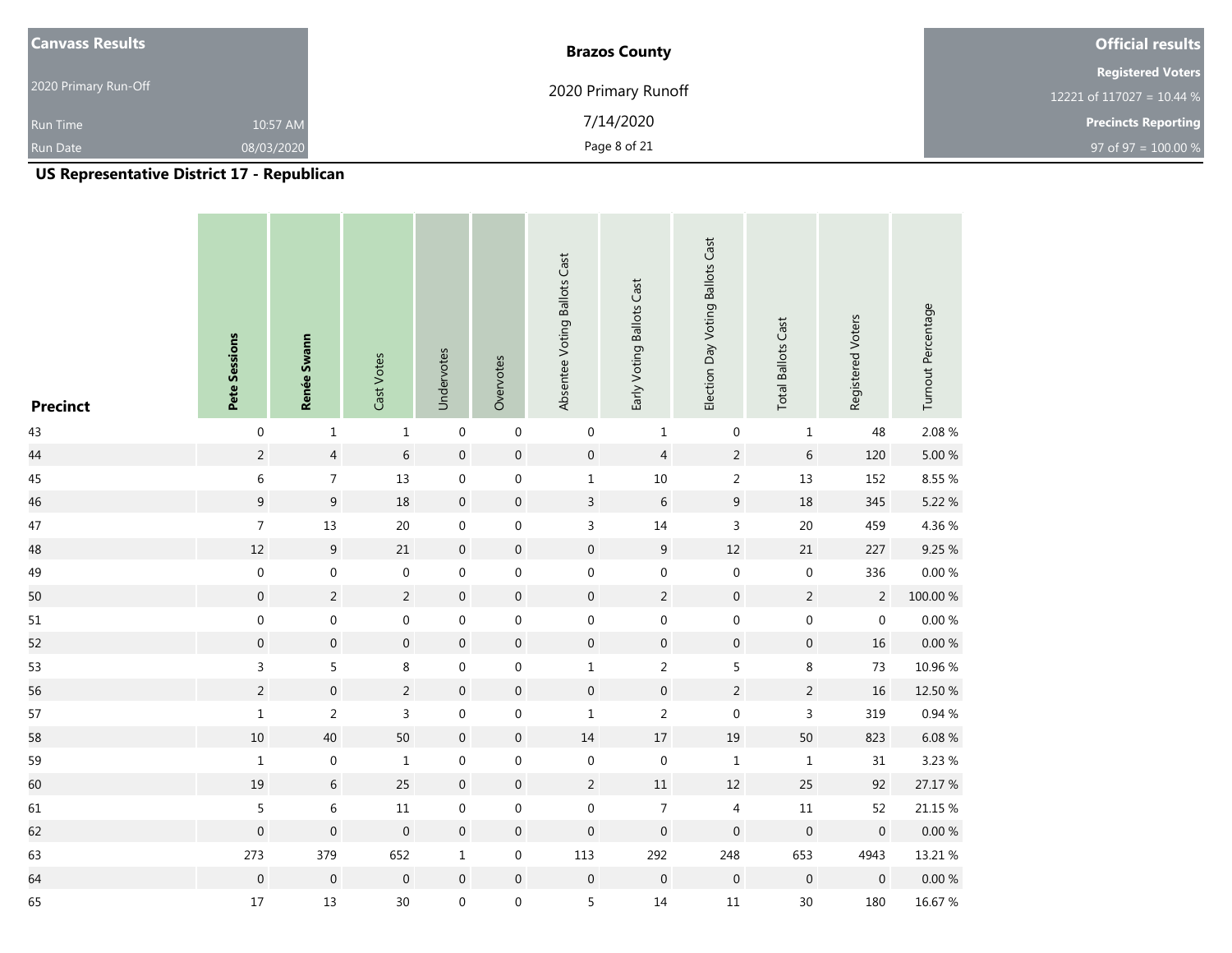| <b>Canvass Results</b> |            | <b>Brazos County</b> | <b>Official results</b>    |
|------------------------|------------|----------------------|----------------------------|
|                        |            |                      | <b>Registered Voters</b>   |
| 2020 Primary Run-Off   |            | 2020 Primary Runoff  | 12221 of 117027 = 10.44 %  |
| <b>Run Time</b>        | 10:57 AM   | 7/14/2020            | <b>Precincts Reporting</b> |
| <b>Run Date</b>        | 08/03/2020 | Page 9 of 21         | 97 of 97 = $100.00 %$      |

| <b>Precinct</b> | Pete Sessions    | Renée Swann      | Cast Votes       | Undervotes       | Overvotes        | Absentee Voting Ballots Cast | Early Voting Ballots Cast | Election Day Voting Ballots Cast | <b>Total Ballots Cast</b> | Registered Voters   | Turnout Percentage |
|-----------------|------------------|------------------|------------------|------------------|------------------|------------------------------|---------------------------|----------------------------------|---------------------------|---------------------|--------------------|
| 67              | $\sqrt{7}$       | $\,$ 6 $\,$      | $13\,$           | $\mathbf 0$      | $\boldsymbol{0}$ | $\mathbf 0$                  | $\sqrt{6}$                | $\sqrt{ }$                       | $13\,$                    | 309                 | 4.21%              |
| 68              | $\boldsymbol{0}$ | $\boldsymbol{0}$ | $\boldsymbol{0}$ | $\,0\,$          | $\boldsymbol{0}$ | $\mathbf 0$                  | $\boldsymbol{0}$          | $\boldsymbol{0}$                 | $\boldsymbol{0}$          | $\boldsymbol{0}$    | $0.00\ \%$         |
| 69              | 181              | 228              | 409              | $\overline{2}$   | $\boldsymbol{0}$ | 32                           | 170                       | 209                              | $411\,$                   | 4769                | 8.62%              |
| $70\,$          | $12\,$           | 26               | 38               | $\boldsymbol{0}$ | $\boldsymbol{0}$ | $\mathbf 1$                  | 13                        | 24                               | 38                        | 1046                | 3.63%              |
| 71              | $\overline{7}$   | $15\,$           | 22               | $\boldsymbol{0}$ | $\boldsymbol{0}$ | $\overline{2}$               | $11\,$                    | $\boldsymbol{9}$                 | 22                        | 120                 | 18.33 %            |
| $72\,$          | $\,1$            | $\mathbf{1}$     | $\overline{2}$   | $\boldsymbol{0}$ | $\mathbf 0$      | $\boldsymbol{0}$             | $\,1\,$                   | $\mathbf 1$                      | $\overline{2}$            | 40                  | 5.00 %             |
| 74              | $\mathbf 0$      | $\overline{2}$   | $\overline{c}$   | $\,0\,$          | $\boldsymbol{0}$ | $\mathbf 1$                  | $\,1\,$                   | $\,0\,$                          | $\overline{2}$            | 366                 | $0.55~\%$          |
| $77\,$          | $\bf 8$          | 20               | 28               | $\boldsymbol{0}$ | $\boldsymbol{0}$ | 4                            | 13                        | $11\,$                           | 28                        | 530                 | 5.28%              |
| 78              | $12\,$           | $12\,$           | 24               | $\boldsymbol{0}$ | $\boldsymbol{0}$ | $\,1$                        | 16                        | $\sqrt{7}$                       | 24                        | 227                 | $10.57~\%$         |
| 79              | $\,1\,$          | $\overline{2}$   | $\mathsf{3}$     | $\boldsymbol{0}$ | $\boldsymbol{0}$ | $\boldsymbol{0}$             | $\,1\,$                   | $\sqrt{2}$                       | $\mathsf{3}$              | 82                  | 3.66%              |
| 80              | 124              | 153              | 277              | $\mathbf{3}$     | $\boldsymbol{0}$ | 28                           | 140                       | 112                              | 280                       | 3534                | 7.92%              |
| $81\,$          | $\,$ 6 $\,$      | $\overline{3}$   | $\boldsymbol{9}$ | $\boldsymbol{0}$ | $\boldsymbol{0}$ | $\overline{2}$               | $\overline{5}$            | $\overline{2}$                   | $\boldsymbol{9}$          | 60                  | 15.00 %            |
| 82              | 13               | $27\,$           | 40               | $\boldsymbol{0}$ | $\boldsymbol{0}$ | $\overline{3}$               | 15                        | 22                               | 40                        | 342                 | 11.70 %            |
| 83              | $\mathbf 0$      | $\mathbf 0$      | $\boldsymbol{0}$ | $\boldsymbol{0}$ | $\boldsymbol{0}$ | $\boldsymbol{0}$             | $\boldsymbol{0}$          | $\boldsymbol{0}$                 | $\boldsymbol{0}$          | $\boldsymbol{0}$    | $0.00\ \%$         |
| 84              | $\mathbf 0$      | $\mathbf 0$      | $\boldsymbol{0}$ | $\boldsymbol{0}$ | $\boldsymbol{0}$ | $\boldsymbol{0}$             | $\mathbf 0$               | $\mathbf 0$                      | $\mathbf 0$               | $\overline{c}$      | $0.00\ \%$         |
| 85              | $\,1\,$          | $\boldsymbol{0}$ | $\mathbf 1$      | $\boldsymbol{0}$ | $\boldsymbol{0}$ | $\boldsymbol{0}$             | $1\,$                     | $\boldsymbol{0}$                 | $\,1$                     | $\mathsf{3}$        | 33.33 %            |
| 86              | $\boldsymbol{0}$ | $\,0\,$          | $\boldsymbol{0}$ | $\boldsymbol{0}$ | $\boldsymbol{0}$ | $\pmb{0}$                    | $\boldsymbol{0}$          | $\boldsymbol{0}$                 | $\boldsymbol{0}$          | $\mathsf{O}\xspace$ | $0.00\ \%$         |
| 87              | $\boldsymbol{0}$ | $\boldsymbol{0}$ | $\boldsymbol{0}$ | $\boldsymbol{0}$ | $\boldsymbol{0}$ | $\boldsymbol{0}$             | $\boldsymbol{0}$          | $\boldsymbol{0}$                 | $\boldsymbol{0}$          | $\boldsymbol{0}$    | $0.00\,\%$         |
| 88              | $\mathbf 0$      | $\,0\,$          | $\boldsymbol{0}$ | $\mathbf 0$      | $\boldsymbol{0}$ | $\boldsymbol{0}$             | $\boldsymbol{0}$          | $\mathbf 0$                      | $\mathbf 0$               | $\boldsymbol{0}$    | $0.00\ \%$         |
| 89              | $\boldsymbol{0}$ | $\boldsymbol{0}$ | $\boldsymbol{0}$ | $\mathbf 0$      | $\mathbf 0$      | $\boldsymbol{0}$             | $\boldsymbol{0}$          | $\boldsymbol{0}$                 | $\boldsymbol{0}$          | $\boldsymbol{0}$    | $0.00\,\%$         |
| 90              | $\overline{3}$   | $\boldsymbol{0}$ | $\overline{3}$   | $\boldsymbol{0}$ | $\boldsymbol{0}$ | $\boldsymbol{0}$             | $\mathbf 0$               | $\overline{3}$                   | $\overline{3}$            | 24                  | 12.50 %            |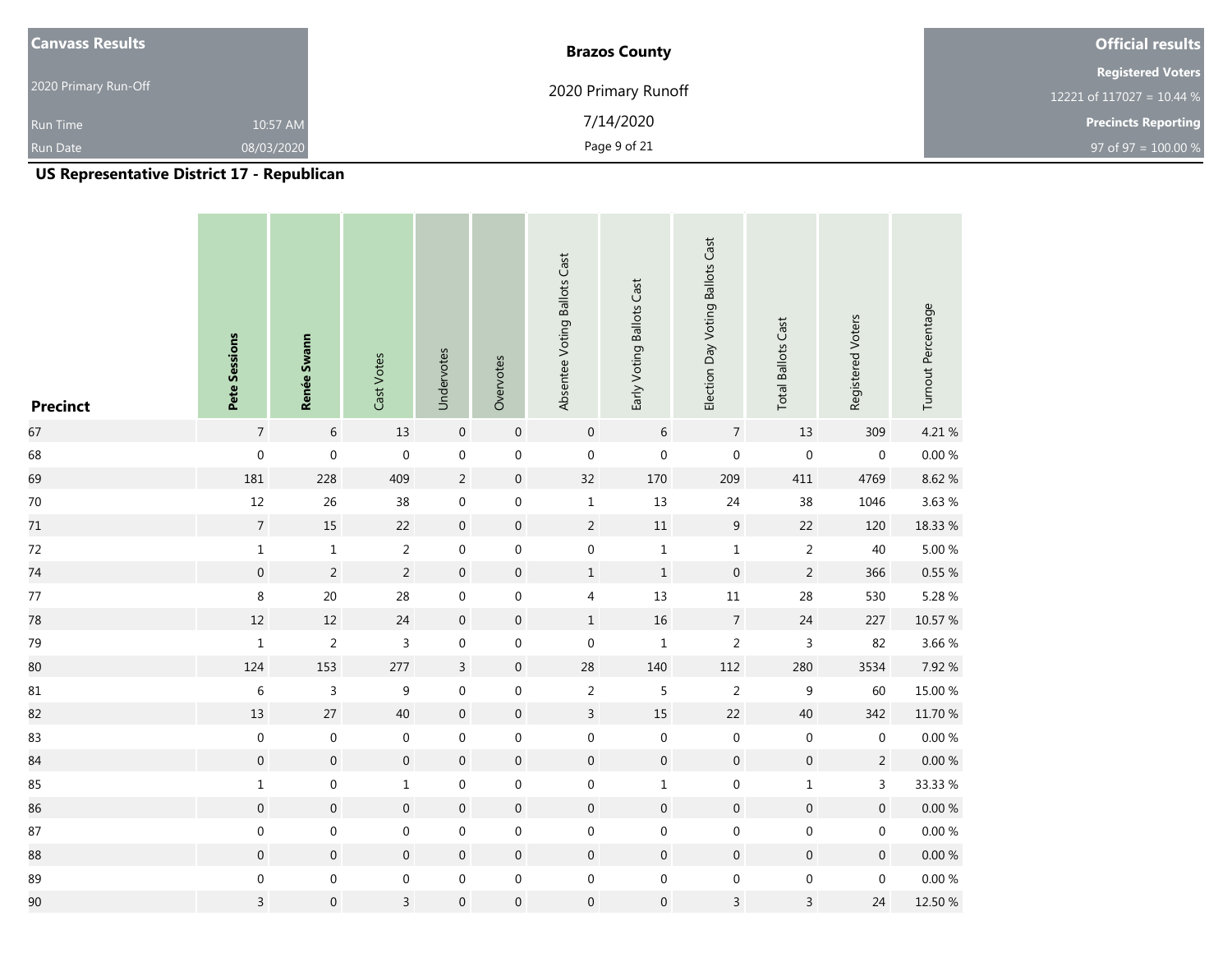| <b>Canvass Results</b> |            | <b>Brazos County</b> | <b>Official results</b>    |
|------------------------|------------|----------------------|----------------------------|
|                        |            |                      | <b>Registered Voters</b>   |
| 2020 Primary Run-Off   |            | 2020 Primary Runoff  | 12221 of 117027 = 10.44 %  |
| <b>Run Time</b>        | 10:57 AM   | 7/14/2020            | <b>Precincts Reporting</b> |
| <b>Run Date</b>        | 08/03/2020 | Page 10 of 21        | 97 of 97 = $100.00 %$      |

| <b>Precinct</b> | Pete Sessions    | Renée Swann         | Cast Votes       | Undervotes       | Overvotes        | Absentee Voting Ballots Cast | Early Voting Ballots Cast | Election Day Voting Ballots Cast | <b>Total Ballots Cast</b> | Registered Voters | Turnout Percentage |
|-----------------|------------------|---------------------|------------------|------------------|------------------|------------------------------|---------------------------|----------------------------------|---------------------------|-------------------|--------------------|
| $91\,$          | $\boldsymbol{0}$ | $\boldsymbol{0}$    | $\mathbf 0$      | $\boldsymbol{0}$ | $\boldsymbol{0}$ | $\mathbf 0$                  | $\boldsymbol{0}$          | $\boldsymbol{0}$                 | $\mathbf 0$               | 8                 | $0.00\ \%$         |
| 92              | $\mathbf 0$      | $\boldsymbol{0}$    | $\boldsymbol{0}$ | $\boldsymbol{0}$ | $\boldsymbol{0}$ | $\boldsymbol{0}$             | $\boldsymbol{0}$          | $\boldsymbol{0}$                 | $\boldsymbol{0}$          | $\pmb{0}$         | $0.00\ \%$         |
| 93              | $\boldsymbol{0}$ | $\boldsymbol{0}$    | $\boldsymbol{0}$ | $\boldsymbol{0}$ | $\boldsymbol{0}$ | $\boldsymbol{0}$             | $\boldsymbol{0}$          | $\boldsymbol{0}$                 | $\boldsymbol{0}$          | 0                 | $0.00\ \%$         |
| 94              | $\boldsymbol{0}$ | $\mathsf{O}\xspace$ | $\boldsymbol{0}$ | $\boldsymbol{0}$ | $\boldsymbol{0}$ | $\mathsf{O}\xspace$          | $\mathbf 0$               | $\mathsf{O}\xspace$              | $\mathsf{O}\xspace$       | $\mathbf{0}$      | $0.00\ \%$         |
| 95              | $\boldsymbol{0}$ | $\boldsymbol{0}$    | $\boldsymbol{0}$ | $\boldsymbol{0}$ | $\boldsymbol{0}$ | $\boldsymbol{0}$             | $\boldsymbol{0}$          | $\boldsymbol{0}$                 | $\boldsymbol{0}$          | $\boldsymbol{0}$  | $0.00~\%$          |
| 96              | $\mathbf 0$      | $\boldsymbol{0}$    | $\boldsymbol{0}$ | $\boldsymbol{0}$ | $\boldsymbol{0}$ | $\boldsymbol{0}$             | $\boldsymbol{0}$          | $\boldsymbol{0}$                 | $\boldsymbol{0}$          | $\mathbf 1$       | $0.00\ \%$         |
| 97              | $\mathbf 0$      | $\boldsymbol{0}$    | $\boldsymbol{0}$ | $\boldsymbol{0}$ | $\boldsymbol{0}$ | $\boldsymbol{0}$             | $\boldsymbol{0}$          | $\boldsymbol{0}$                 | $\boldsymbol{0}$          | 0                 | $0.00\ \%$         |
| 98              | $\overline{c}$   | $\boldsymbol{0}$    | $\overline{2}$   | $\boldsymbol{0}$ | $\boldsymbol{0}$ | $\overline{2}$               | $\boldsymbol{0}$          | $\boldsymbol{0}$                 | $\overline{2}$            | $\overline{4}$    | $50.00~\%$         |
| 99              | $\boldsymbol{0}$ | $\boldsymbol{0}$    | $\boldsymbol{0}$ | $\boldsymbol{0}$ | $\boldsymbol{0}$ | $\boldsymbol{0}$             | $\boldsymbol{0}$          | $\boldsymbol{0}$                 | $\boldsymbol{0}$          | $\overline{2}$    | $0.00\ \%$         |
| 100             | $\mathbf 0$      | $\mathbf 0$         | $\boldsymbol{0}$ | $\boldsymbol{0}$ | $\boldsymbol{0}$ | $\boldsymbol{0}$             | $\boldsymbol{0}$          | $\mathbf 0$                      | $\boldsymbol{0}$          | $1\,$             | $0.00\ \%$         |
| $101\,$         | $\mathbf 0$      | $1\,$               | $\mathbf{1}$     | $\boldsymbol{0}$ | $\boldsymbol{0}$ | $\mathbf 1$                  | $\boldsymbol{0}$          | $\boldsymbol{0}$                 | $\mathbf{1}$              | 50                | 2.00 %             |
| 102             | $\boldsymbol{0}$ | $\boldsymbol{0}$    | $\boldsymbol{0}$ | $\boldsymbol{0}$ | $\boldsymbol{0}$ | $\mathbf 0$                  | $\boldsymbol{0}$          | $\boldsymbol{0}$                 | $\boldsymbol{0}$          | $\boldsymbol{0}$  | $0.00\ \%$         |
| 500             | $\boldsymbol{0}$ | $\boldsymbol{0}$    | $\boldsymbol{0}$ | $\boldsymbol{0}$ | $\boldsymbol{0}$ | $\boldsymbol{0}$             | $\boldsymbol{0}$          | $\boldsymbol{0}$                 | $\boldsymbol{0}$          | $\boldsymbol{0}$  | $0.00~\%$          |
| <b>Totals</b>   | 3805             | 4740                | 8545             | 46               | $\pmb{0}$        | 1142                         | 3933                      | 3516                             | 8591                      | 117027            | 7.34 %             |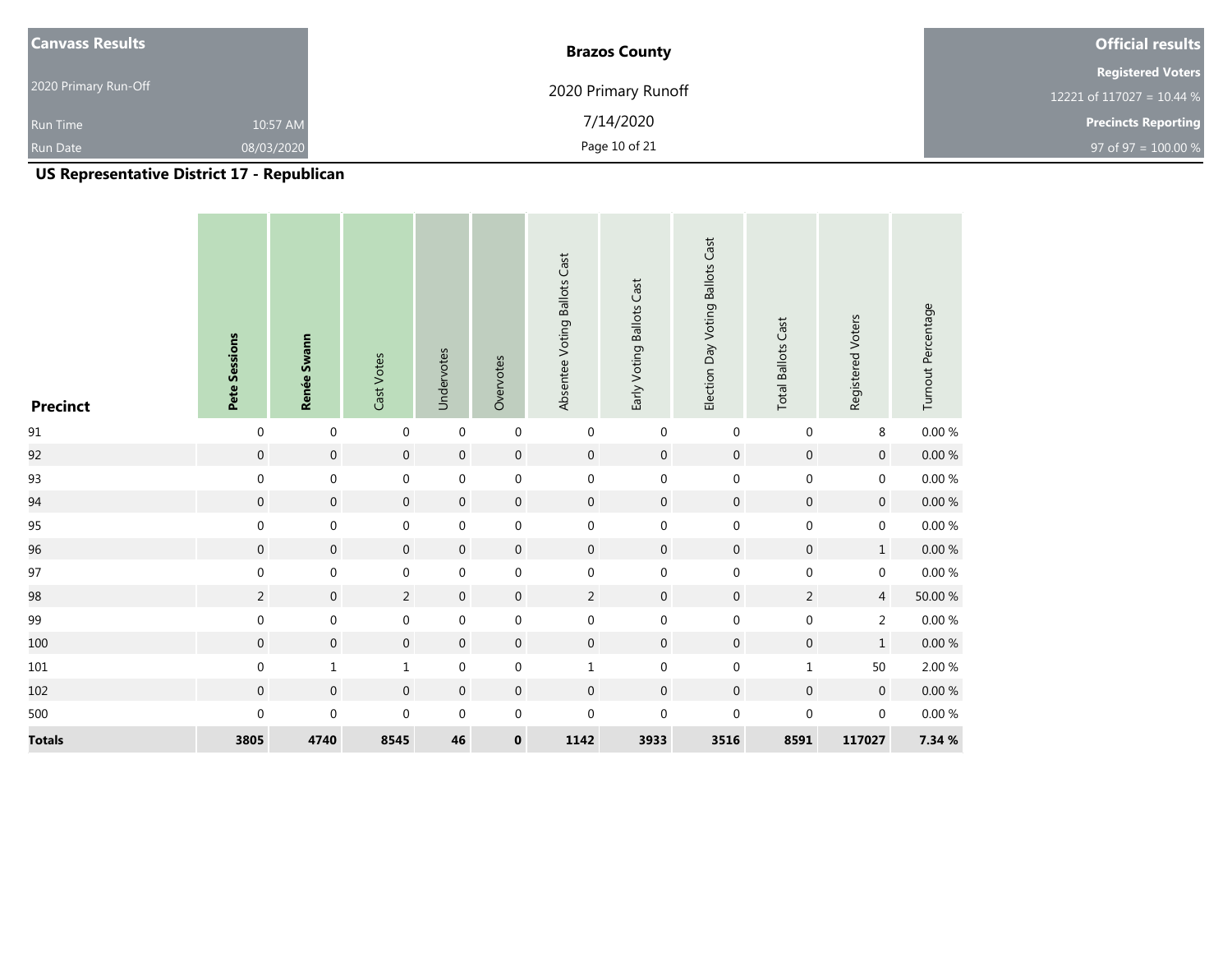| <b>Canvass Results</b> |            | <b>Brazos County</b> | <b>Official results</b>    |
|------------------------|------------|----------------------|----------------------------|
|                        |            |                      | <b>Registered Voters</b>   |
| 2020 Primary Run-Off   |            | 2020 Primary Runoff  | 12221 of 117027 = 10.44 %  |
| <b>Run Time</b>        | 10:57 AM   | 7/14/2020            | <b>Precincts Reporting</b> |
| <b>Run Date</b>        | 08/03/2020 | Page 11 of 21        | 97 of 97 = $100.00 %$      |

| <b>Precinct</b>         | David Anthony Jaramillo | <b>Rick Kennedy</b>        | Cast Votes | Undervotes       | Overvotes        | Absentee Voting Ballots Cast | Early Voting Ballots Cast | Election Day Voting Ballots Cast | <b>Total Ballots Cast</b> | Registered Voters | Turnout Percentage |
|-------------------------|-------------------------|----------------------------|------------|------------------|------------------|------------------------------|---------------------------|----------------------------------|---------------------------|-------------------|--------------------|
| $\mathbf{1}$            | $\overline{7}$          | 22                         | 29         | $\,1\,$          | $\boldsymbol{0}$ | $\,6\,$                      | 13                        | $11\,$                           | 30                        | 2007              | 1.49%              |
| $\overline{c}$          | 43                      | $101\,$                    | 144        | $\boldsymbol{0}$ | $\boldsymbol{0}$ | 39                           | 59                        | 46                               | 144                       | 5198              | 2.77 %             |
| $\overline{3}$          | 15                      | 19                         | 34         | $\boldsymbol{0}$ | $\boldsymbol{0}$ | $\overline{7}$               | $12$                      | 15                               | 34                        | 980               | 3.47 %             |
| $\overline{\mathbf{r}}$ | 29                      | $70\,$                     | 99         | $\,1\,$          | $\boldsymbol{0}$ | 39                           | 38                        | 23                               | $100\,$                   | 1738              | 5.75 %             |
| 5                       | $\overline{7}$          | $\boldsymbol{9}$           | $16\,$     | $\mathbf 1$      | $\boldsymbol{0}$ | $\overline{2}$               | $\boldsymbol{9}$          | $\sqrt{6}$                       | $17\,$                    | 1727              | 0.98%              |
| $\overline{6}$          | $6\,$                   | $\overline{7}$             | $13\,$     | $\overline{4}$   | $\boldsymbol{0}$ | $\,$ 6 $\,$                  | $\sqrt{6}$                | $\overline{5}$                   | $17\,$                    | 976               | 1.74 %             |
| $\boldsymbol{7}$        | 9                       | $27\,$                     | 36         | $\mathbf 1$      | $\boldsymbol{0}$ | $10\,$                       | 15                        | 12                               | $37\,$                    | 1702              | 2.17%              |
| 8                       | $23\,$                  | 43                         | 66         | 5                | $\boldsymbol{0}$ | $\sqrt{6}$                   | 25                        | $40\,$                           | $71\,$                    | 1725              | 4.12%              |
| $\boldsymbol{9}$        | $17\,$                  | $50\,$                     | 67         | $\boldsymbol{0}$ | $\boldsymbol{0}$ | $11\,$                       | 36                        | 20                               | 67                        | 1442              | 4.65 %             |
| $10\,$                  | 45                      | 69                         | 114        | $\overline{3}$   | $\boldsymbol{0}$ | 18                           | 58                        | $41\,$                           | $117\,$                   | 3894              | 3.00 %             |
| $11\,$                  | 29                      | 60                         | 89         | $\mathbf 1$      | $\boldsymbol{0}$ | 13                           | 27                        | 50                               | 90                        | 2981              | 3.02%              |
| 12                      | 53                      | $100\,$                    | 153        | $\mathbf 1$      | $\mathbf 0$      | 42                           | 44                        | 68                               | 154                       | 4195              | 3.67%              |
| $13\,$                  | $31\,$                  | 52                         | 83         | $\mathbf 1$      | $\boldsymbol{0}$ | $17\,$                       | 38                        | 29                               | 84                        | 2277              | 3.69%              |
| 14                      | 36                      | 39                         | $75\,$     | $1\,$            | $\boldsymbol{0}$ | 27                           | 25                        | 24                               | $76\,$                    | 2658              | 2.86%              |
| $15\,$                  | $37\,$                  | $\ensuremath{\mathsf{91}}$ | 128        | $\mathbf 1$      | $\boldsymbol{0}$ | 40                           | 42                        | 47                               | 129                       | 3046              | 4.24 %             |
| 16                      | 15                      | $16\,$                     | $31\,$     | $\boldsymbol{0}$ | $\boldsymbol{0}$ | $10\,$                       | $\,8\,$                   | $13\,$                           | $31\,$                    | 1363              | 2.27 %             |
| $17\,$                  | 43                      | 65                         | 108        | $\overline{2}$   | $\boldsymbol{0}$ | 14                           | 42                        | 54                               | 110                       | 3247              | 3.39%              |
| 18                      | $\,8\,$                 | 24                         | 32         | $\,$ 1 $\,$      | $\boldsymbol{0}$ | $10\,$                       | $15\,$                    | $\,8\,$                          | 33                        | 549               | 6.01%              |
| 19                      | $\overline{\mathbf{4}}$ | $11\,$                     | $15\,$     | $\boldsymbol{0}$ | $\boldsymbol{0}$ | $\overline{2}$               | $\overline{7}$            | $\,$ 6 $\,$                      | 15                        | 337               | 4.45 %             |
| 20                      | 23                      | 24                         | 47         | $\boldsymbol{0}$ | $\boldsymbol{0}$ | 5                            | 20                        | 22                               | 47                        | 4005              | $1.17~\%$          |
| $21\,$                  | 22                      | 19                         | 41         | $\boldsymbol{0}$ | $\boldsymbol{0}$ | $\overline{4}$               | 9                         | 28                               | 41                        | 1502              | 2.73 %             |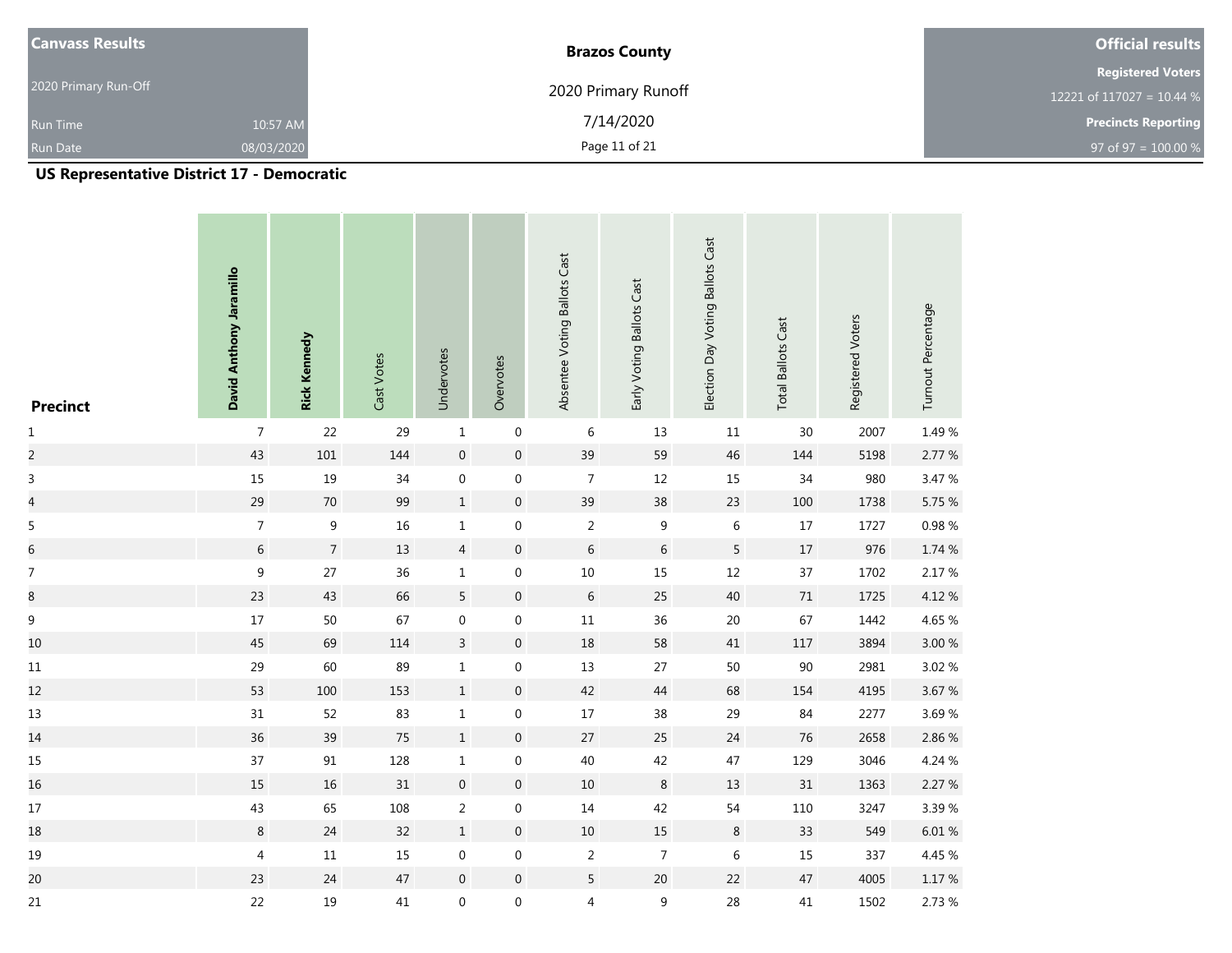| <b>Canvass Results</b> |            | <b>Brazos County</b> | <b>Official results</b>    |
|------------------------|------------|----------------------|----------------------------|
|                        |            |                      | <b>Registered Voters</b>   |
| 2020 Primary Run-Off   |            | 2020 Primary Runoff  | 12221 of 117027 = 10.44 %  |
| <b>Run Time</b>        | 10:57 AM   | 7/14/2020            | <b>Precincts Reporting</b> |
| <b>Run Date</b>        | 08/03/2020 | Page 12 of 21        | 97 of 97 = $100.00 %$      |

| <b>Precinct</b> | David Anthony Jaramillo | <b>Rick Kennedy</b> | Cast Votes       | Undervotes       | Overvotes        | Absentee Voting Ballots Cast | Early Voting Ballots Cast | Election Day Voting Ballots Cast | <b>Total Ballots Cast</b> | Registered Voters | Turnout Percentage |
|-----------------|-------------------------|---------------------|------------------|------------------|------------------|------------------------------|---------------------------|----------------------------------|---------------------------|-------------------|--------------------|
| 22              | $\boldsymbol{9}$        | $10\,$              | $19\,$           | $\,0\,$          | $\boldsymbol{0}$ | 5                            | $\overline{4}$            | $10\,$                           | $19\,$                    | 428               | 4.44 %             |
| 23              | $\boldsymbol{0}$        | $\,1\,$             | $\mathbf 1$      | $\boldsymbol{0}$ | $\boldsymbol{0}$ | $\mathbf 1$                  | $\boldsymbol{0}$          | $\boldsymbol{0}$                 | $1\,$                     | 83                | $1.20~\%$          |
| 24              | $20\,$                  | $74\,$              | 94               | $\mathbf 1$      | $\boldsymbol{0}$ | $24\,$                       | 26                        | 45                               | 95                        | 2245              | 4.23 %             |
| 25              | ${\bf 28}$              | 42                  | $70\,$           | $\boldsymbol{0}$ | $\boldsymbol{0}$ | 26                           | 26                        | $18\,$                           | $70\,$                    | 1046              | 6.69%              |
| 26              | 22                      | $74\,$              | 96               | $\overline{2}$   | $\boldsymbol{0}$ | 15                           | 45                        | 38                               | 98                        | 3229              | 3.03 %             |
| $27\,$          | $15\,$                  | $33\,$              | 48               | $\mathbf{1}$     | $\boldsymbol{0}$ | $14\,$                       | 16                        | 19                               | 49                        | 3157              | $1.55~\%$          |
| 28              | $\mathbf 0$             | $\,$ 1              | $\,$ 1 $\,$      | $\,0\,$          | $\boldsymbol{0}$ | $\boldsymbol{0}$             | $\mathbf 0$               | $\,$ 1                           | $\,1\,$                   | 384               | 0.26%              |
| 29              | $10\,$                  | $27\,$              | 37               | $\mathbf{1}$     | $\boldsymbol{0}$ | 8                            | 13                        | $17\,$                           | $38\,$                    | 831               | 4.57%              |
| 30              | $30\,$                  | 39                  | 69               | $\,1$            | $\boldsymbol{0}$ | $21\,$                       | $25\,$                    | 24                               | $70\,$                    | 2372              | 2.95 %             |
| $31\,$          | 53                      | $114\,$             | 167              | 3                | $\boldsymbol{0}$ | 29                           | 65                        | $76\,$                           | $170\,$                   | 4528              | 3.75 %             |
| 32              | $\mathbf 0$             | $\,0\,$             | $\,0\,$          | $\boldsymbol{0}$ | $\boldsymbol{0}$ | $\boldsymbol{0}$             | $\mathbf 0$               | $\,0\,$                          | $\,0\,$                   | $\overline{2}$    | $0.00\ \%$         |
| 33              | $15\,$                  | $21\,$              | 36               | 0                | $\boldsymbol{0}$ | $\,8\,$                      | $11\,$                    | $17\,$                           | $36\,$                    | 1497              | 2.40 %             |
| 34              | 55                      | $77\,$              | 132              | $1\,$            | $\boldsymbol{0}$ | 13                           | $51\,$                    | 69                               | 133                       | 4665              | 2.85 %             |
| 35              | 79                      | 55                  | 134              | 5                | $\boldsymbol{0}$ | $14\,$                       | $\sqrt{48}$               | $77\,$                           | 139                       | 6897              | 2.02%              |
| 36              | 60                      | 85                  | 145              | $\overline{4}$   | $\boldsymbol{0}$ | $32\,$                       | 52                        | 65                               | 149                       | 3863              | 3.86 %             |
| 37              | $\boldsymbol{0}$        | $\,1\,$             | $\mathbf 1$      | $\boldsymbol{0}$ | $\boldsymbol{0}$ | $\mathbf 1$                  | $\boldsymbol{0}$          | $\boldsymbol{0}$                 | $\,1\,$                   | 162               | $0.62~\%$          |
| 38              | $\overline{c}$          | $14\,$              | $16\,$           | $\,1\,$          | $\boldsymbol{0}$ | $\overline{4}$               | $\overline{4}$            | $\boldsymbol{9}$                 | $17\,$                    | 351               | 4.84 %             |
| 39              | 60                      | 139                 | 199              | $\overline{2}$   | $\boldsymbol{0}$ | 41                           | 93                        | 67                               | $201\,$                   | 4617              | 4.35%              |
| 40              | $51\,$                  | 130                 | 181              | $\overline{4}$   | $\boldsymbol{0}$ | $45\,$                       | $80\,$                    | 60                               | 185                       | 4856              | $3.81\,\%$         |
| 41              | ${\bf 28}$              | $108\,$             | 136              | $\mathbf 1$      | $\boldsymbol{0}$ | 35                           | $44\,$                    | 58                               | 137                       | 4511              | 3.04 %             |
| 42              | $\boldsymbol{0}$        | $\boldsymbol{0}$    | $\boldsymbol{0}$ | $\boldsymbol{0}$ | $\boldsymbol{0}$ | $\boldsymbol{0}$             | $\boldsymbol{0}$          | $\boldsymbol{0}$                 | $\boldsymbol{0}$          | $\boldsymbol{0}$  | $0.00\ \%$         |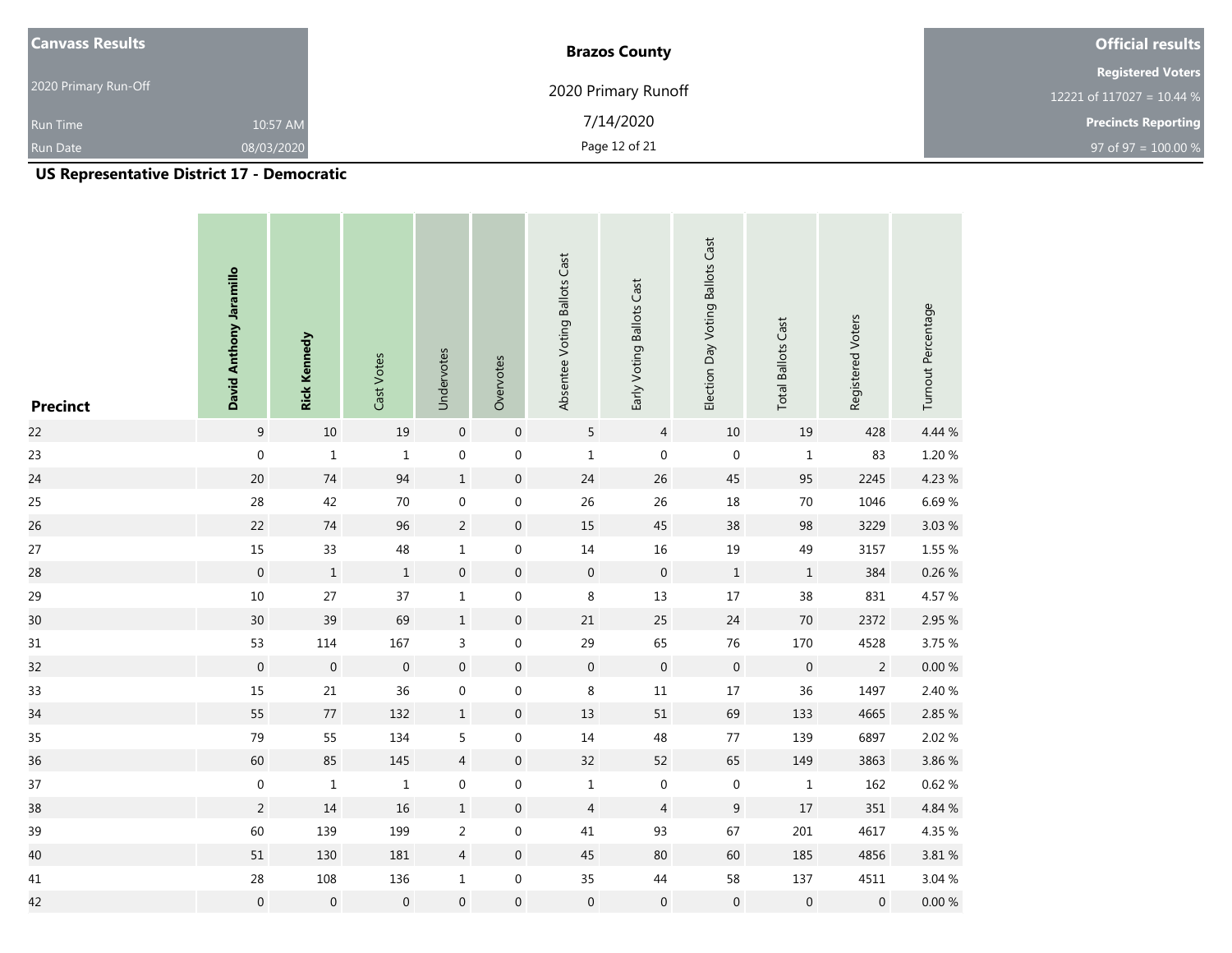| <b>Canvass Results</b> |            | <b>Brazos County</b> | <b>Official results</b>    |
|------------------------|------------|----------------------|----------------------------|
|                        |            |                      | <b>Registered Voters</b>   |
| 2020 Primary Run-Off   |            | 2020 Primary Runoff  | 12221 of 117027 = 10.44 %  |
| <b>Run Time</b>        | 10:57 AM   | 7/14/2020            | <b>Precincts Reporting</b> |
| <b>Run Date</b>        | 08/03/2020 | Page 13 of 21        | 97 of 97 = $100.00 %$      |

| <b>Precinct</b> | David Anthony Jaramillo | <b>Rick Kennedy</b> | Cast Votes       | Undervotes       | Overvotes        | Absentee Voting Ballots Cast | Early Voting Ballots Cast | Election Day Voting Ballots Cast | <b>Total Ballots Cast</b> | Registered Voters | Turnout Percentage |
|-----------------|-------------------------|---------------------|------------------|------------------|------------------|------------------------------|---------------------------|----------------------------------|---------------------------|-------------------|--------------------|
| 43              | $\boldsymbol{0}$        | $\boldsymbol{0}$    | $\boldsymbol{0}$ | $\boldsymbol{0}$ | $\boldsymbol{0}$ | $\boldsymbol{0}$             | $\boldsymbol{0}$          | $\boldsymbol{0}$                 | $\boldsymbol{0}$          | 48                | $0.00 \%$          |
| 44              | $\,1\,$                 | $\boldsymbol{0}$    | $\,1$            | $\boldsymbol{0}$ | $\boldsymbol{0}$ | $\,1$                        | $\boldsymbol{0}$          | $\boldsymbol{0}$                 | $\,1$                     | 120               | $0.83~\%$          |
| $45\,$          | $\,1\,$                 | $\mathbf 1$         | $\overline{2}$   | $\boldsymbol{0}$ | $\boldsymbol{0}$ | $\boldsymbol{0}$             | $\overline{2}$            | $\boldsymbol{0}$                 | $\sqrt{2}$                | 152               | 1.32 %             |
| 46              | $\,8\,$                 | $\,8\,$             | 16               | $\boldsymbol{0}$ | $\boldsymbol{0}$ | $\overline{2}$               | $\boldsymbol{7}$          | $\boldsymbol{7}$                 | $16\,$                    | 345               | 4.64 %             |
| $47\,$          | $\sqrt{4}$              | $15\,$              | 19               | $\boldsymbol{0}$ | $\boldsymbol{0}$ | $\overline{c}$               | $11\,$                    | $\,$ 6 $\,$                      | $19\,$                    | 459               | 4.14 %             |
| 48              | $\boldsymbol{0}$        | $\overline{c}$      | $\sqrt{2}$       | $\boldsymbol{0}$ | $\boldsymbol{0}$ | $\,1$                        | $\mathbf 0$               | $\,1\,$                          | $\overline{c}$            | 227               | $0.88~\%$          |
| 49              | $\overline{2}$          | $\sqrt{4}$          | $\,$ 6 $\,$      | $\boldsymbol{0}$ | $\boldsymbol{0}$ | $\boldsymbol{0}$             | $\overline{2}$            | 4                                | $\,$ 6 $\,$               | 336               | 1.79%              |
| 50              | $\boldsymbol{0}$        | $\boldsymbol{0}$    | $\boldsymbol{0}$ | $\boldsymbol{0}$ | $\boldsymbol{0}$ | $\boldsymbol{0}$             | $\mathbf 0$               | $\boldsymbol{0}$                 | $\boldsymbol{0}$          | $\sqrt{2}$        | $0.00\,\%$         |
| $51\,$          | $\boldsymbol{0}$        | $\boldsymbol{0}$    | $\boldsymbol{0}$ | $\boldsymbol{0}$ | $\boldsymbol{0}$ | $\boldsymbol{0}$             | $\boldsymbol{0}$          | $\boldsymbol{0}$                 | $\boldsymbol{0}$          | $\boldsymbol{0}$  | $0.00\ \%$         |
| 52              | $\boldsymbol{0}$        | $\boldsymbol{0}$    | $\boldsymbol{0}$ | $\boldsymbol{0}$ | $\boldsymbol{0}$ | $\boldsymbol{0}$             | $\mathbf 0$               | $\boldsymbol{0}$                 | $\boldsymbol{0}$          | $16\,$            | $0.00\ \%$         |
| 53              | $\overline{4}$          | $\mathbf 1$         | 5                | $\boldsymbol{0}$ | $\boldsymbol{0}$ | $\boldsymbol{0}$             | $\mathsf{3}$              | $\overline{2}$                   | $\sqrt{5}$                | 73                | 6.85 %             |
| 56              | $\boldsymbol{0}$        | $\boldsymbol{0}$    | $\boldsymbol{0}$ | $\boldsymbol{0}$ | $\boldsymbol{0}$ | $\boldsymbol{0}$             | $\mathbf 0$               | $\boldsymbol{0}$                 | $\boldsymbol{0}$          | $16\,$            | $0.00\ \%$         |
| 57              | 4                       | $\,8\,$             | $12\,$           | $\boldsymbol{0}$ | $\boldsymbol{0}$ | 5                            | $\mathsf 3$               | $\overline{4}$                   | $12\,$                    | 319               | 3.76%              |
| 58              | $\boldsymbol{9}$        | $15\,$              | $24$             | $\,1\,$          | $\boldsymbol{0}$ | $\,$ 6 $\,$                  | $12\,$                    | $\sqrt{ }$                       | $25\,$                    | 823               | 3.04 %             |
| 59              | $\boldsymbol{0}$        | $\boldsymbol{0}$    | $\boldsymbol{0}$ | $\boldsymbol{0}$ | $\boldsymbol{0}$ | $\boldsymbol{0}$             | $\boldsymbol{0}$          | $\boldsymbol{0}$                 | $\boldsymbol{0}$          | $31\,$            | $0.00\ \%$         |
| 60              | $\boldsymbol{0}$        | $\boldsymbol{0}$    | $\boldsymbol{0}$ | $\boldsymbol{0}$ | $\boldsymbol{0}$ | $\boldsymbol{0}$             | $\mathbf 0$               | $\boldsymbol{0}$                 | $\boldsymbol{0}$          | 92                | $0.00\,\%$         |
| 61              | $\boldsymbol{0}$        | $\boldsymbol{0}$    | $\boldsymbol{0}$ | $\boldsymbol{0}$ | $\boldsymbol{0}$ | $\boldsymbol{0}$             | $\boldsymbol{0}$          | $\boldsymbol{0}$                 | $\boldsymbol{0}$          | 52                | $0.00\ \%$         |
| 62              | $\boldsymbol{0}$        | $\boldsymbol{0}$    | $\boldsymbol{0}$ | $\boldsymbol{0}$ | $\boldsymbol{0}$ | $\boldsymbol{0}$             | $\boldsymbol{0}$          | $\boldsymbol{0}$                 | $\boldsymbol{0}$          | $\boldsymbol{0}$  | $0.00\,\%$         |
| 63              | 65                      | 109                 | 174              | $\mathbf 1$      | $\boldsymbol{0}$ | $50\,$                       | 68                        | 57                               | $175\,$                   | 4943              | 3.54 %             |
| 64              | $\mathbf 0$             | $\boldsymbol{0}$    | $\boldsymbol{0}$ | $\boldsymbol{0}$ | $\boldsymbol{0}$ | $\boldsymbol{0}$             | $\boldsymbol{0}$          | $\boldsymbol{0}$                 | $\boldsymbol{0}$          | $\pmb{0}$         | $0.00\,\%$         |
| 65              | $\mathbf 1$             | $\overline{3}$      | $\overline{4}$   | $\boldsymbol{0}$ | $\boldsymbol{0}$ | $\mathbf 1$                  | $\overline{2}$            | $\mathbf 1$                      | $\sqrt{4}$                | 180               | 2.22 %             |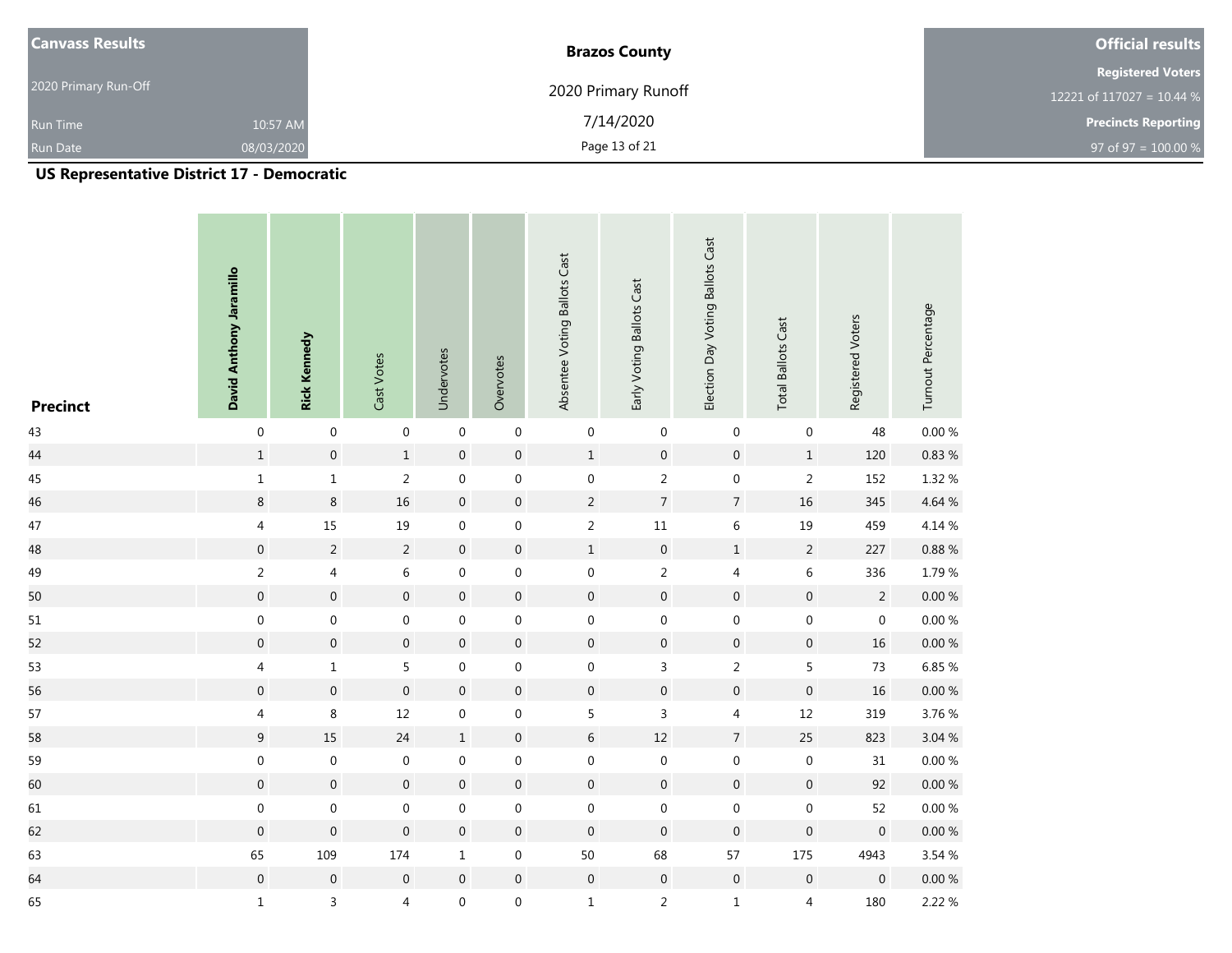| <b>Canvass Results</b> |            | <b>Brazos County</b> | <b>Official results</b>    |
|------------------------|------------|----------------------|----------------------------|
|                        |            |                      | <b>Registered Voters</b>   |
| 2020 Primary Run-Off   |            | 2020 Primary Runoff  | 12221 of 117027 = 10.44 %  |
| <b>Run Time</b>        | 10:57 AM   | 7/14/2020            | <b>Precincts Reporting</b> |
| <b>Run Date</b>        | 08/03/2020 | Page 14 of 21        | 97 of 97 = $100.00 %$      |

| <b>Precinct</b> | David Anthony Jaramillo | <b>Rick Kennedy</b> | Cast Votes       | Undervotes       | Overvotes        | Absentee Voting Ballots Cast | Early Voting Ballots Cast | Election Day Voting Ballots Cast | <b>Total Ballots Cast</b> | Registered Voters   | Turnout Percentage |
|-----------------|-------------------------|---------------------|------------------|------------------|------------------|------------------------------|---------------------------|----------------------------------|---------------------------|---------------------|--------------------|
| 67              | $\,1$                   | $5\phantom{.0}$     | $6\,$            | $\mathbf 0$      | $\boldsymbol{0}$ | $\overline{2}$               | $\overline{4}$            | $\boldsymbol{0}$                 | $\,$ 6 $\,$               | 309                 | 1.94 %             |
| 68              | $\boldsymbol{0}$        | $\boldsymbol{0}$    | $\boldsymbol{0}$ | $\boldsymbol{0}$ | $\boldsymbol{0}$ | $\boldsymbol{0}$             | $\mathbf 0$               | $\boldsymbol{0}$                 | $\boldsymbol{0}$          | $\boldsymbol{0}$    | $0.00\ \%$         |
| 69              | 51                      | 73                  | 124              | $\overline{4}$   | $\boldsymbol{0}$ | $11\,$                       | 47                        | $70\,$                           | 128                       | 4769                | 2.68%              |
| $70\,$          | $14\,$                  | 16                  | $30\,$           | $\boldsymbol{0}$ | $\boldsymbol{0}$ | 3                            | $12\,$                    | 15                               | $30\,$                    | 1046                | 2.87%              |
| $71\,$          | $\overline{2}$          | $\,$ 1 $\,$         | $\mathsf{3}$     | $\mathbf 0$      | $\boldsymbol{0}$ | $\pmb{0}$                    | $\mathbf 0$               | $\overline{3}$                   | $\overline{3}$            | 120                 | 2.50 %             |
| $72\,$          | $\boldsymbol{0}$        | $\,1\,$             | $\mathbf 1$      | $\boldsymbol{0}$ | $\mathbf 0$      | $\mathbf 1$                  | $\boldsymbol{0}$          | $\boldsymbol{0}$                 | $\mathbf 1$               | $40\,$              | 2.50%              |
| 74              | $\sqrt{ }$              | $\mathbf 0$         | $\overline{7}$   | $\boldsymbol{0}$ | $\boldsymbol{0}$ | $\mathbf 1$                  | $\sqrt{6}$                | $\,0\,$                          | $\sqrt{ }$                | 366                 | $1.91\,\%$         |
| $77\,$          | $\overline{a}$          | $\,8\,$             | $10\,$           | $\boldsymbol{0}$ | $\boldsymbol{0}$ | $\overline{7}$               | $\,1\,$                   | $\sqrt{2}$                       | $10\,$                    | 530                 | $1.89~\%$          |
| 78              | $\mathbf 1$             | $\sqrt{2}$          | $\mathsf{3}$     | $\boldsymbol{0}$ | $\boldsymbol{0}$ | $\,1$                        | $\overline{2}$            | $\,0\,$                          | $\overline{3}$            | 227                 | $1.32~\%$          |
| 79              | $\,1\,$                 | 6                   | $\overline{7}$   | $\boldsymbol{0}$ | $\boldsymbol{0}$ | 3                            | 4                         | $\boldsymbol{0}$                 | $\overline{7}$            | 82                  | 8.54%              |
| 80              | 41                      | 52                  | 93               | $\boldsymbol{0}$ | $\boldsymbol{0}$ | $10\,$                       | 47                        | 36                               | 93                        | 3534                | 2.63 %             |
| $81\,$          | $\boldsymbol{0}$        | $\sqrt{2}$          | $\overline{2}$   | $\boldsymbol{0}$ | $\boldsymbol{0}$ | $\boldsymbol{0}$             | $\boldsymbol{0}$          | $\sqrt{2}$                       | $\overline{2}$            | 60                  | 3.33%              |
| 82              | $\overline{3}$          | $6\phantom{a}$      | $\overline{9}$   | $\boldsymbol{0}$ | $\boldsymbol{0}$ | $\overline{4}$               | $\overline{2}$            | $\overline{3}$                   | $\boldsymbol{9}$          | 342                 | 2.63 %             |
| 83              | $\boldsymbol{0}$        | $\boldsymbol{0}$    | $\boldsymbol{0}$ | $\boldsymbol{0}$ | $\boldsymbol{0}$ | $\boldsymbol{0}$             | $\boldsymbol{0}$          | $\boldsymbol{0}$                 | $\boldsymbol{0}$          | $\boldsymbol{0}$    | $0.00\ \%$         |
| 84              | $\boldsymbol{0}$        | $\,0\,$             | $\boldsymbol{0}$ | $\boldsymbol{0}$ | $\boldsymbol{0}$ | $\boldsymbol{0}$             | $\boldsymbol{0}$          | $\,0\,$                          | $\mathbf 0$               | $\overline{c}$      | $0.00\ \%$         |
| 85              | $\boldsymbol{0}$        | $\boldsymbol{0}$    | $\boldsymbol{0}$ | 0                | $\boldsymbol{0}$ | $\boldsymbol{0}$             | 0                         | $\boldsymbol{0}$                 | $\boldsymbol{0}$          | $\mathsf{3}$        | $0.00\,\%$         |
| 86              | $\boldsymbol{0}$        | $\mathbf 0$         | $\boldsymbol{0}$ | $\boldsymbol{0}$ | $\boldsymbol{0}$ | $\pmb{0}$                    | $\pmb{0}$                 | $\boldsymbol{0}$                 | $\mathbf 0$               | $\mathsf{O}\xspace$ | $0.00\ \%$         |
| 87              | $\boldsymbol{0}$        | $\boldsymbol{0}$    | $\boldsymbol{0}$ | $\boldsymbol{0}$ | $\boldsymbol{0}$ | $\boldsymbol{0}$             | $\boldsymbol{0}$          | $\boldsymbol{0}$                 | $\boldsymbol{0}$          | $\boldsymbol{0}$    | $0.00\,\%$         |
| 88              | $\mathbf 0$             | $\mathbf 0$         | $\boldsymbol{0}$ | $\mathbf 0$      | $\boldsymbol{0}$ | $\boldsymbol{0}$             | $\boldsymbol{0}$          | $\boldsymbol{0}$                 | $\mathbf 0$               | $\boldsymbol{0}$    | $0.00\ \%$         |
| 89              | $\boldsymbol{0}$        | $\boldsymbol{0}$    | $\boldsymbol{0}$ | $\mathbf 0$      | $\mathbf 0$      | $\boldsymbol{0}$             | $\boldsymbol{0}$          | $\boldsymbol{0}$                 | $\boldsymbol{0}$          | $\boldsymbol{0}$    | $0.00\ \%$         |
| 90              | $\boldsymbol{0}$        | $\,1\,$             | $\mathbf 1$      | $\boldsymbol{0}$ | $\boldsymbol{0}$ | $\overline{0}$               | $\boldsymbol{0}$          | $\,1\,$                          | $\,1\,$                   | 24                  | 4.17%              |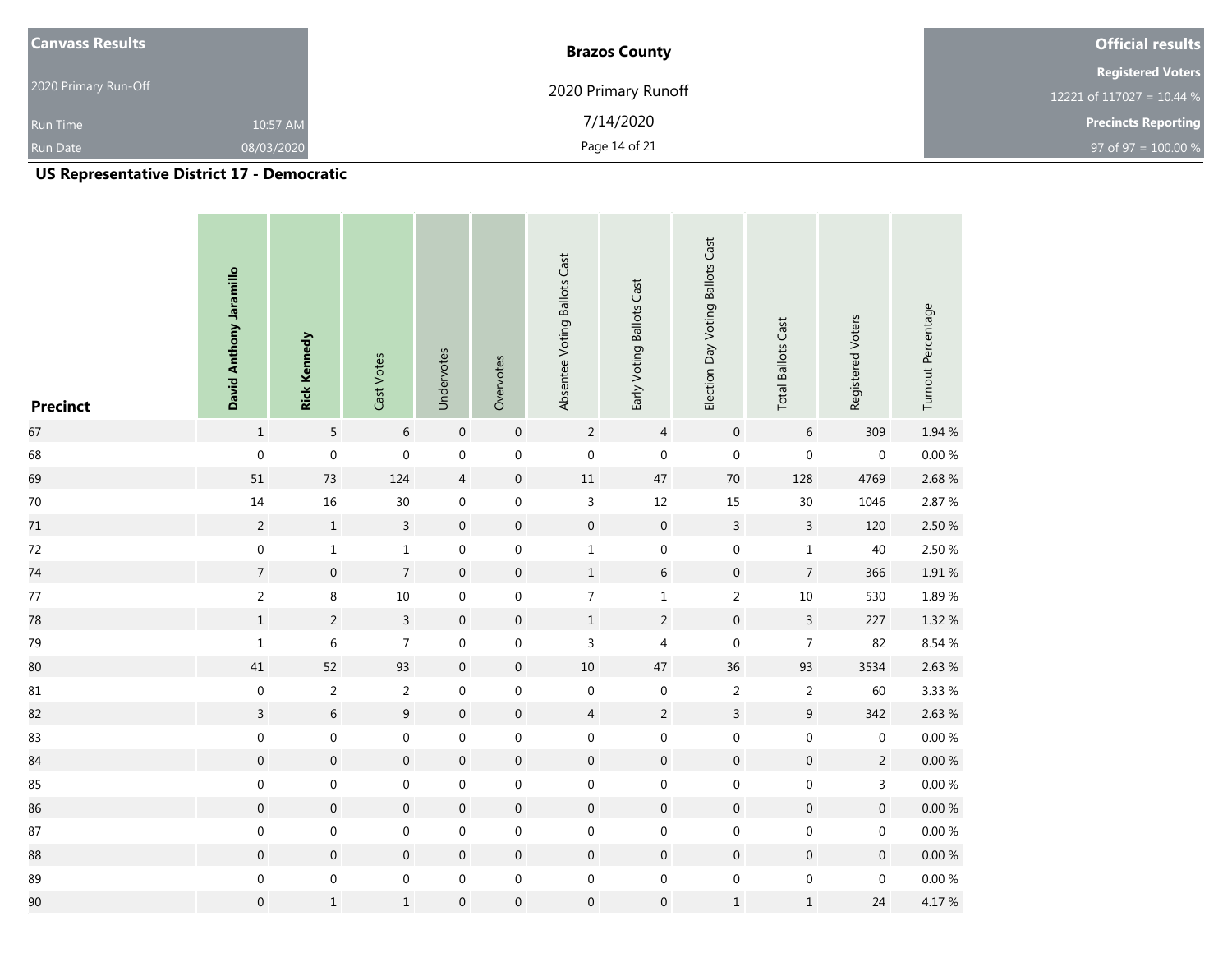| <b>Canvass Results</b> |            | <b>Brazos County</b> | <b>Official results</b>    |
|------------------------|------------|----------------------|----------------------------|
|                        |            |                      | <b>Registered Voters</b>   |
| 2020 Primary Run-Off   |            | 2020 Primary Runoff  | 12221 of 117027 = 10.44 %  |
| <b>Run Time</b>        | 10:57 AM   | 7/14/2020            | <b>Precincts Reporting</b> |
| <b>Run Date</b>        | 08/03/2020 | Page 15 of 21        | 97 of 97 = $100.00 %$      |

| <b>Precinct</b> | David Anthony Jaramillo | <b>Rick Kennedy</b> | Cast Votes       | Undervotes       | Overvotes        | Absentee Voting Ballots Cast | Early Voting Ballots Cast | Election Day Voting Ballots Cast | <b>Total Ballots Cast</b> | Registered Voters | Turnout Percentage |
|-----------------|-------------------------|---------------------|------------------|------------------|------------------|------------------------------|---------------------------|----------------------------------|---------------------------|-------------------|--------------------|
| $91\,$          | $\boldsymbol{0}$        | $\boldsymbol{0}$    | $\boldsymbol{0}$ | $\boldsymbol{0}$ | $\boldsymbol{0}$ | $\boldsymbol{0}$             | $\boldsymbol{0}$          | $\boldsymbol{0}$                 | $\boldsymbol{0}$          | 8                 | $0.00\ \%$         |
| 92              | $\mathbf 0$             | $\boldsymbol{0}$    | $\boldsymbol{0}$ | $\mathbf 0$      | $\boldsymbol{0}$ | $\boldsymbol{0}$             | $\boldsymbol{0}$          | $\boldsymbol{0}$                 | $\boldsymbol{0}$          | $\boldsymbol{0}$  | $0.00~\%$          |
| 93              | $\boldsymbol{0}$        | $\boldsymbol{0}$    | $\boldsymbol{0}$ | $\boldsymbol{0}$ | 0                | $\boldsymbol{0}$             | $\boldsymbol{0}$          | $\boldsymbol{0}$                 | $\boldsymbol{0}$          | 0                 | $0.00\ \%$         |
| 94              | $\boldsymbol{0}$        | $\boldsymbol{0}$    | $\boldsymbol{0}$ | $\boldsymbol{0}$ | $\mathbf 0$      | $\boldsymbol{0}$             | $\boldsymbol{0}$          | $\boldsymbol{0}$                 | $\boldsymbol{0}$          | $\boldsymbol{0}$  | $0.00\ \%$         |
| 95              | $\boldsymbol{0}$        | $\boldsymbol{0}$    | $\boldsymbol{0}$ | $\boldsymbol{0}$ | $\boldsymbol{0}$ | $\boldsymbol{0}$             | $\boldsymbol{0}$          | $\mathbf 0$                      | $\boldsymbol{0}$          | $\boldsymbol{0}$  | $0.00\ \%$         |
| 96              | $\,0\,$                 | $\boldsymbol{0}$    | $\boldsymbol{0}$ | $\boldsymbol{0}$ | $\mathbf 0$      | $\boldsymbol{0}$             | $\boldsymbol{0}$          | $\boldsymbol{0}$                 | $\boldsymbol{0}$          | $\mathbf 1$       | $0.00\ \%$         |
| 97              | $\boldsymbol{0}$        | $\boldsymbol{0}$    | $\boldsymbol{0}$ | $\boldsymbol{0}$ | $\boldsymbol{0}$ | $\boldsymbol{0}$             | $\boldsymbol{0}$          | $\boldsymbol{0}$                 | $\boldsymbol{0}$          | $\boldsymbol{0}$  | $0.00\,\%$         |
| 98              | $\mathbf 0$             | $\boldsymbol{0}$    | $\boldsymbol{0}$ | $\boldsymbol{0}$ | $\boldsymbol{0}$ | $\boldsymbol{0}$             | $\boldsymbol{0}$          | $\boldsymbol{0}$                 | $\,0\,$                   | $\overline{4}$    | $0.00\ \%$         |
| 99              | $\boldsymbol{0}$        | $\boldsymbol{0}$    | $\boldsymbol{0}$ | $\boldsymbol{0}$ | $\boldsymbol{0}$ | $\boldsymbol{0}$             | $\boldsymbol{0}$          | $\boldsymbol{0}$                 | $\boldsymbol{0}$          | $\overline{2}$    | $0.00\ \%$         |
| 100             | $\mathbf 0$             | $\mathbf 0$         | $\boldsymbol{0}$ | $\boldsymbol{0}$ | $\mathbf 0$      | $\boldsymbol{0}$             | $\boldsymbol{0}$          | $\boldsymbol{0}$                 | $\boldsymbol{0}$          | $1\,$             | $0.00\ \%$         |
| $101\,$         | $\overline{c}$          | $\boldsymbol{0}$    | $\overline{2}$   | $\boldsymbol{0}$ | $\boldsymbol{0}$ | $\mathbf{1}$                 | $\mathbf 1$               | $\boldsymbol{0}$                 | $\overline{2}$            | 50                | 4.00%              |
| 102             | $\boldsymbol{0}$        | $\boldsymbol{0}$    | $\boldsymbol{0}$ | $\boldsymbol{0}$ | $\mathbf 0$      | $\boldsymbol{0}$             | $\boldsymbol{0}$          | $\boldsymbol{0}$                 | $\boldsymbol{0}$          | $\mathbf 0$       | $0.00~\%$          |
| 500             | 4                       | $\overline{4}$      | $\,8\,$          | $\boldsymbol{0}$ | $\boldsymbol{0}$ | $\overline{7}$               | $\mathbf 1$               | $\boldsymbol{0}$                 | $\,8\,$                   | $\boldsymbol{0}$  | $0.00\ \%$         |
| <b>Totals</b>   | 1267                    | 2306                | 3573             | 57               | $\pmb{0}$        | 783                          | 1388                      | 1459                             | 3630                      | 117027            | 3.10 %             |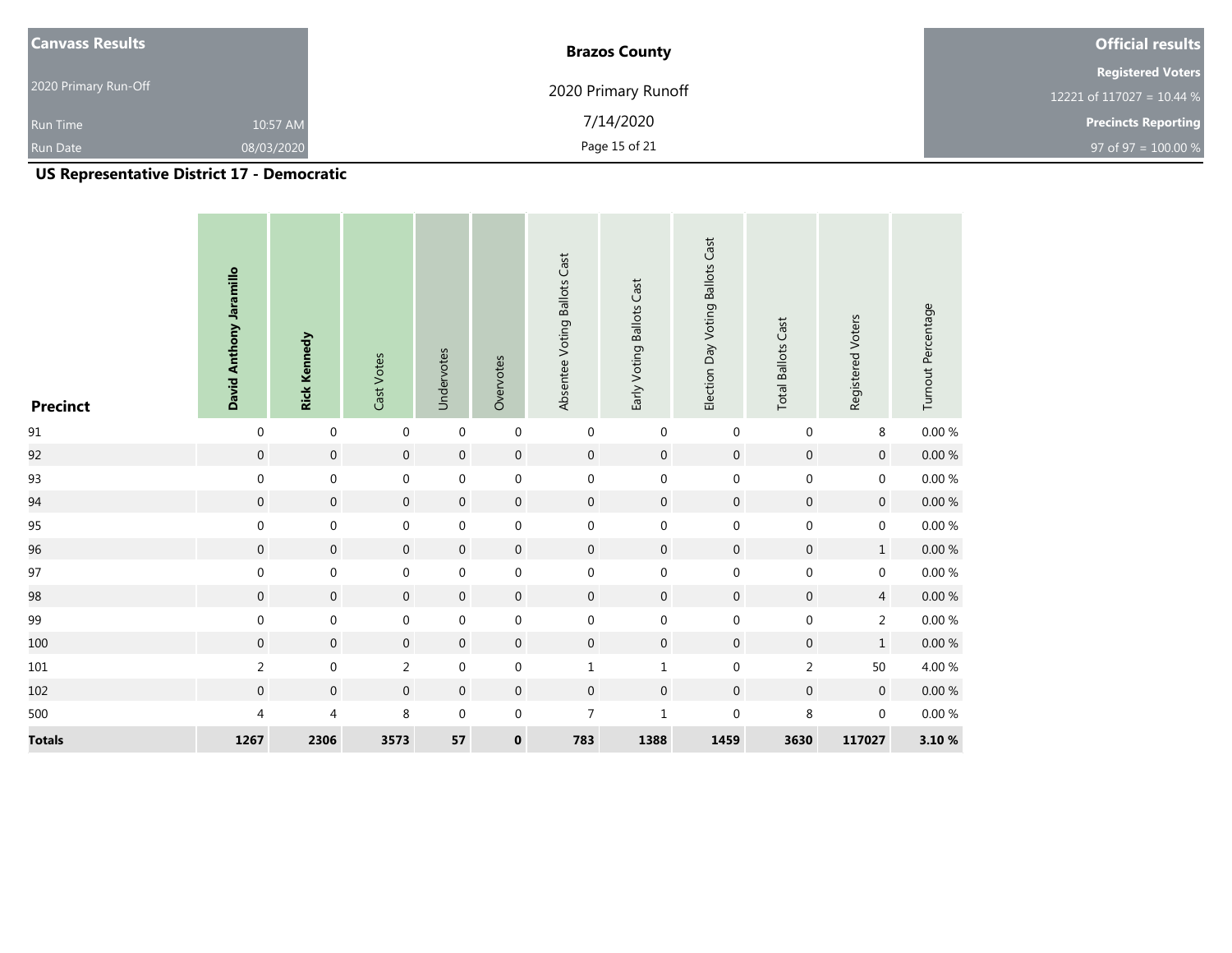| <b>Canvass Results</b> |            | <b>Brazos County</b> | <b>Official results</b>    |
|------------------------|------------|----------------------|----------------------------|
|                        |            |                      | <b>Registered Voters</b>   |
| 2020 Primary Run-Off   |            | 2020 Primary Runoff  | 12221 of 117027 = 10.44 %  |
| <b>Run Time</b>        | 10:57 AM   | 7/14/2020            | <b>Precincts Reporting</b> |
| <b>Run Date</b>        | 08/03/2020 | Page 16 of 21        | 97 of 97 = $100.00\%$      |

| <b>Precinct</b>          | Roberto R. "Beto" Alonzo | Chrysta Castañeda          | Cast Votes | Undervotes       | Overvotes        | Absentee Voting Ballots Cast | Early Voting Ballots Cast | Election Day Voting Ballots Cast | <b>Total Ballots Cast</b> | Registered Voters | Turnout Percentage |
|--------------------------|--------------------------|----------------------------|------------|------------------|------------------|------------------------------|---------------------------|----------------------------------|---------------------------|-------------------|--------------------|
| $\mathbf{1}$             | $\,8\,$                  | 20                         | 28         | $\overline{2}$   | $\boldsymbol{0}$ | $\,$ 6 $\,$                  | $13\,$                    | $11\,$                           | 30                        | 2007              | 1.49%              |
| $\overline{a}$           | 49                       | $\ensuremath{\mathsf{91}}$ | 140        | $\overline{4}$   | $\boldsymbol{0}$ | 39                           | 59                        | 46                               | 144                       | 5198              | 2.77 %             |
| $\overline{3}$           | $17\,$                   | 16                         | 33         | $\mathbf 1$      | $\boldsymbol{0}$ | $\overline{7}$               | $12\,$                    | 15                               | 34                        | 980               | 3.47 %             |
| $\overline{\mathcal{L}}$ | 64                       | 35                         | 99         | $\,1\,$          | $\boldsymbol{0}$ | 39                           | 38                        | 23                               | 100                       | 1738              | 5.75 %             |
| 5                        | $\,8\,$                  | $\boldsymbol{9}$           | $17\,$     | $\boldsymbol{0}$ | $\boldsymbol{0}$ | $\mathbf 2$                  | $\boldsymbol{9}$          | $\,6\,$                          | 17                        | 1727              | 0.98%              |
| $\overline{6}$           | $\overline{4}$           | 10                         | $14\,$     | $\overline{3}$   | $\boldsymbol{0}$ | $\,$ 6 $\,$                  | $\sqrt{6}$                | $\sqrt{5}$                       | $17$                      | 976               | 1.74 %             |
| $\boldsymbol{7}$         | $17\,$                   | 18                         | 35         | $\overline{2}$   | $\boldsymbol{0}$ | $10\,$                       | $15\,$                    | 12                               | 37                        | 1702              | 2.17%              |
| 8                        | $22\,$                   | 45                         | 67         | $\overline{4}$   | $\boldsymbol{0}$ | $\,$ 6 $\,$                  | 25                        | $40\,$                           | $71\,$                    | 1725              | 4.12%              |
| 9                        | 16                       | 49                         | 65         | $\sqrt{2}$       | $\boldsymbol{0}$ | $11\,$                       | $36\,$                    | 20                               | 67                        | 1442              | 4.65 %             |
| $10\,$                   | $30\,$                   | 84                         | 114        | $\mathsf{3}$     | $\boldsymbol{0}$ | $18\,$                       | 58                        | $41\,$                           | $117\,$                   | 3894              | 3.00 %             |
| $11\,$                   | $20\,$                   | 69                         | 89         | $\mathbf 1$      | $\boldsymbol{0}$ | $13\,$                       | $27\,$                    | 50                               | 90                        | 2981              | 3.02 %             |
| 12                       | 55                       | 94                         | 149        | $\overline{5}$   | $\boldsymbol{0}$ | 42                           | $44\,$                    | 68                               | 154                       | 4195              | 3.67 %             |
| $13\,$                   | $17\,$                   | 65                         | 82         | $\overline{2}$   | $\boldsymbol{0}$ | $17\,$                       | $38\,$                    | 29                               | 84                        | 2277              | 3.69%              |
| 14                       | 35                       | 39                         | $74\,$     | $\overline{2}$   | $\boldsymbol{0}$ | 27                           | 25                        | 24                               | $76\,$                    | 2658              | 2.86%              |
| $15\,$                   | 50                       | 74                         | 124        | 5                | $\boldsymbol{0}$ | $40\,$                       | 42                        | 47                               | 129                       | 3046              | 4.24 %             |
| 16                       | $10\,$                   | $21\,$                     | $31\,$     | $\boldsymbol{0}$ | $\boldsymbol{0}$ | $10\,$                       | $\,8\,$                   | $13\,$                           | $31\,$                    | 1363              | 2.27 %             |
| $17\,$                   | 37                       | 70                         | 107        | $\mathsf{3}$     | $\boldsymbol{0}$ | 14                           | 42                        | 54                               | 110                       | 3247              | 3.39%              |
| 18                       | $15\,$                   | 16                         | $31\,$     | $\overline{2}$   | $\boldsymbol{0}$ | $10\,$                       | $15\,$                    | $\,8\,$                          | 33                        | 549               | $6.01\,\%$         |
| $19\,$                   | $\,8\,$                  | $\overline{7}$             | 15         | $\boldsymbol{0}$ | $\boldsymbol{0}$ | $\mathbf 2$                  | $\boldsymbol{7}$          | $\,$ 6 $\,$                      | 15                        | 337               | 4.45 %             |
| 20                       | 14                       | 33                         | 47         | $\boldsymbol{0}$ | $\boldsymbol{0}$ | $5\phantom{.0}$              | $20\,$                    | 22                               | 47                        | 4005              | 1.17%              |
| 21                       | 17                       | 24                         | 41         | $\boldsymbol{0}$ | $\boldsymbol{0}$ | $\overline{4}$               | 9                         | 28                               | 41                        | 1502              | 2.73 %             |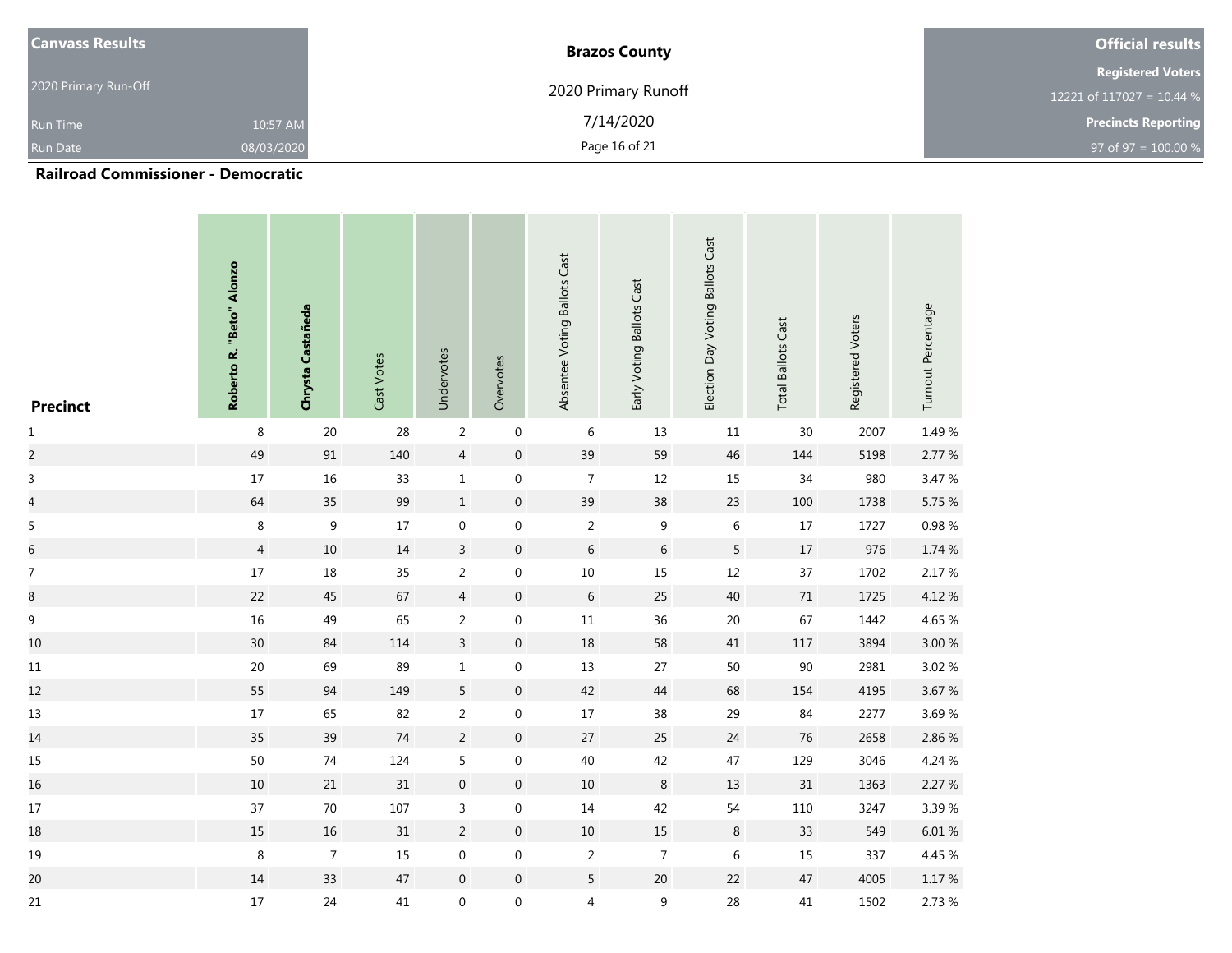| <b>Canvass Results</b> |            | <b>Brazos County</b> | <b>Official results</b>    |
|------------------------|------------|----------------------|----------------------------|
|                        |            |                      | <b>Registered Voters</b>   |
| 2020 Primary Run-Off   |            | 2020 Primary Runoff  | 12221 of 117027 = 10.44 %  |
| <b>Run Time</b>        | 10:57 AM   | 7/14/2020            | <b>Precincts Reporting</b> |
| <b>Run Date</b>        | 08/03/2020 | Page 17 of 21        | 97 of 97 = $100.00 %$      |

| <b>Precinct</b> | Roberto R. "Beto" Alonzo | Chrysta Castañeda | Cast Votes       | Undervotes       | Overvotes        | Absentee Voting Ballots Cast | Early Voting Ballots Cast | Election Day Voting Ballots Cast | <b>Total Ballots Cast</b> | Registered Voters | Turnout Percentage |
|-----------------|--------------------------|-------------------|------------------|------------------|------------------|------------------------------|---------------------------|----------------------------------|---------------------------|-------------------|--------------------|
| 22              | $\bf 8$                  | $11\,$            | $19\,$           | $\,0\,$          | $\boldsymbol{0}$ | $5\phantom{.0}$              | $\overline{4}$            | $10\,$                           | $19\,$                    | 428               | 4.44 %             |
| 23              | $\boldsymbol{0}$         | $\mathbf{1}$      | $\mathbf{1}$     | $\boldsymbol{0}$ | $\boldsymbol{0}$ | $\mathbf 1$                  | $\boldsymbol{0}$          | $\boldsymbol{0}$                 | $1\,$                     | 83                | $1.20~\%$          |
| 24              | 26                       | 68                | 94               | $\mathbf 1$      | $\mathbf 0$      | $24\,$                       | 26                        | 45                               | 95                        | 2245              | 4.23 %             |
| 25              | 38                       | 29                | 67               | 3                | $\boldsymbol{0}$ | 26                           | 26                        | 18                               | $70\,$                    | 1046              | $6.69~\%$          |
| 26              | 29                       | 62                | $91\,$           | $\overline{7}$   | $\mathbf 0$      | 15                           | 45                        | 38                               | 98                        | 3229              | 3.03%              |
| $27\,$          | 15                       | $30\,$            | 45               | 4                | $\boldsymbol{0}$ | 14                           | 16                        | 19                               | 49                        | 3157              | $1.55~\%$          |
| 28              | $\mathbf 0$              | $\,$ 1            | $\,1\,$          | $\boldsymbol{0}$ | $\boldsymbol{0}$ | $\boldsymbol{0}$             | $\mathbf 0$               | $\,1\,$                          | $\,1\,$                   | 384               | 0.26%              |
| 29              | $\,8\,$                  | $26\,$            | 34               | 4                | $\mathbf 0$      | $\,8\,$                      | 13                        | $17\,$                           | 38                        | 831               | 4.57%              |
| 30              | 39                       | $30\,$            | 69               | $1\,$            | $\boldsymbol{0}$ | $21\,$                       | 25                        | 24                               | $70\,$                    | 2372              | 2.95 %             |
| 31              | 54                       | 109               | 163              | $\overline{7}$   | $\mathbf 0$      | 29                           | 65                        | $76\,$                           | 170                       | 4528              | 3.75 %             |
| 32              | $\mathbf 0$              | $\,0\,$           | $\mathbf 0$      | $\mathbf 0$      | $\boldsymbol{0}$ | $\boldsymbol{0}$             | $\mathbf 0$               | $\mathbf 0$                      | $\mathbf 0$               | $\overline{2}$    | $0.00\ \%$         |
| 33              | $17\,$                   | $17\,$            | 34               | $\overline{2}$   | $\mathbf 0$      | $\,8\,$                      | $11\,$                    | $17\,$                           | $36\,$                    | 1497              | 2.40 %             |
| 34              | 49                       | $81\,$            | 130              | $\overline{3}$   | $\boldsymbol{0}$ | 13                           | $51\,$                    | 69                               | 133                       | 4665              | 2.85 %             |
| 35              | $47\,$                   | 89                | 136              | 3                | $\boldsymbol{0}$ | 14                           | 48                        | $77\,$                           | 139                       | 6897              | 2.02 %             |
| 36              | $44$                     | $101\,$           | 145              | $\overline{4}$   | $\mathbf 0$      | $32\,$                       | $52\,$                    | 65                               | 149                       | 3863              | 3.86%              |
| 37              | $\boldsymbol{0}$         | $\mathbf{1}$      | $\mathbf 1$      | $\boldsymbol{0}$ | $\boldsymbol{0}$ | $\mathbf 1$                  | $\boldsymbol{0}$          | $\boldsymbol{0}$                 | $\,1$                     | 162               | $0.62~\%$          |
| 38              | 13                       | $\sqrt{2}$        | $15\,$           | $\overline{2}$   | $\boldsymbol{0}$ | $\overline{4}$               | $\overline{4}$            | $\boldsymbol{9}$                 | $17\,$                    | $351\,$           | 4.84 %             |
| 39              | 39                       | 154               | 193              | 8                | $\mathbf 0$      | $41\,$                       | 93                        | 67                               | 201                       | 4617              | 4.35%              |
| 40              | 45                       | 135               | 180              | 5                | $\overline{0}$   | $45\,$                       | $80\,$                    | 60                               | 185                       | 4856              | $3.81\,\%$         |
| $41\,$          | $36\,$                   | $94\,$            | 130              | $\overline{7}$   | $\boldsymbol{0}$ | 35                           | 44                        | 58                               | 137                       | 4511              | 3.04 %             |
| 42              | $\boldsymbol{0}$         | $\boldsymbol{0}$  | $\boldsymbol{0}$ | $\boldsymbol{0}$ | $\boldsymbol{0}$ | $\boldsymbol{0}$             | $\pmb{0}$                 | $\boldsymbol{0}$                 | $\boldsymbol{0}$          | $\boldsymbol{0}$  | $0.00\ \%$         |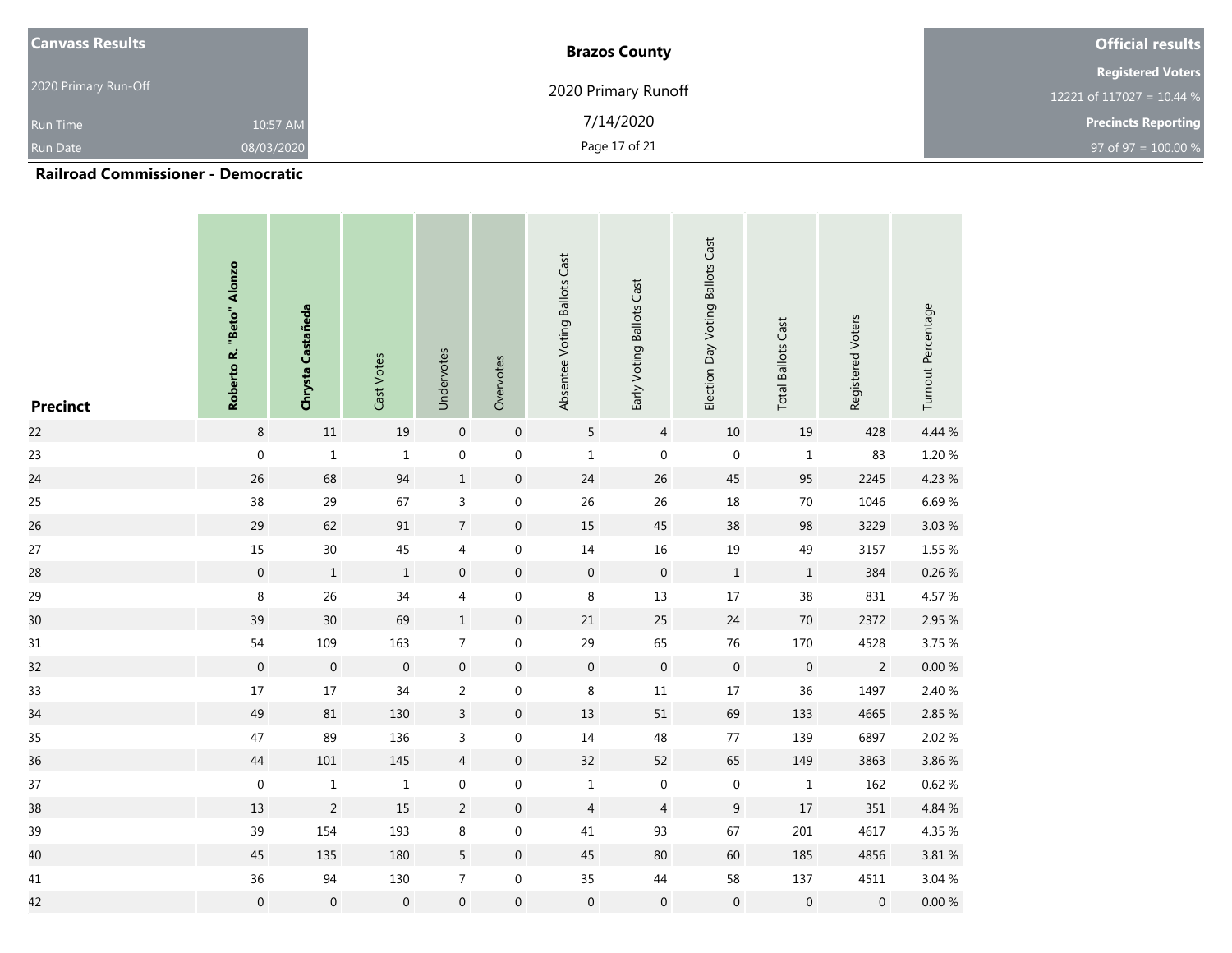| <b>Canvass Results</b> |            | <b>Brazos County</b> | <b>Official results</b>    |
|------------------------|------------|----------------------|----------------------------|
|                        |            |                      | <b>Registered Voters</b>   |
| 2020 Primary Run-Off   |            | 2020 Primary Runoff  | 12221 of 117027 = 10.44 %  |
| <b>Run Time</b>        | 10:57 AM   | 7/14/2020            | <b>Precincts Reporting</b> |
| <b>Run Date</b>        | 08/03/2020 | Page 18 of 21        | 97 of 97 = $100.00 %$      |

| <b>Precinct</b> | Roberto R. "Beto" Alonzo | Chrysta Castañeda | Cast Votes       | Undervotes       | Overvotes        | Absentee Voting Ballots Cast | Early Voting Ballots Cast | Election Day Voting Ballots Cast | <b>Total Ballots Cast</b> | Registered Voters | Turnout Percentage |
|-----------------|--------------------------|-------------------|------------------|------------------|------------------|------------------------------|---------------------------|----------------------------------|---------------------------|-------------------|--------------------|
| 43              | $\boldsymbol{0}$         | $\boldsymbol{0}$  | $\boldsymbol{0}$ | $\boldsymbol{0}$ | $\boldsymbol{0}$ | $\boldsymbol{0}$             | $\boldsymbol{0}$          | $\boldsymbol{0}$                 | $\boldsymbol{0}$          | 48                | 0.00%              |
| 44              | $\mathbf 0$              | $\,1\,$           | $\,1$            | $\boldsymbol{0}$ | $\boldsymbol{0}$ | $\,1$                        | $\boldsymbol{0}$          | $\boldsymbol{0}$                 | $\,1$                     | 120               | 0.83 %             |
| 45              | $\boldsymbol{0}$         | $\sqrt{2}$        | $\overline{2}$   | $\boldsymbol{0}$ | $\boldsymbol{0}$ | $\boldsymbol{0}$             | $\overline{2}$            | $\boldsymbol{0}$                 | $\sqrt{2}$                | 152               | 1.32 %             |
| 46              | $\sqrt{2}$               | 14                | 16               | $\boldsymbol{0}$ | $\boldsymbol{0}$ | $\overline{2}$               | $\boldsymbol{7}$          | $\boldsymbol{7}$                 | $16\,$                    | 345               | 4.64 %             |
| 47              | $11\,$                   | $\,8\,$           | 19               | $\boldsymbol{0}$ | $\boldsymbol{0}$ | $\overline{2}$               | $11\,$                    | $\,$ 6 $\,$                      | $19\,$                    | 459               | 4.14 %             |
| 48              | $\boldsymbol{0}$         | $\mathbf 1$       | $\,1\,$          | $\,1\,$          | $\boldsymbol{0}$ | $\,1$                        | $\boldsymbol{0}$          | $\,1\,$                          | $\sqrt{2}$                | 227               | $0.88~\%$          |
| 49              | $\mathsf{3}$             | $\mathsf{3}$      | $\,6\,$          | $\boldsymbol{0}$ | $\boldsymbol{0}$ | $\boldsymbol{0}$             | $\overline{2}$            | $\overline{4}$                   | $\,$ 6 $\,$               | 336               | 1.79%              |
| 50              | $\boldsymbol{0}$         | $\boldsymbol{0}$  | $\boldsymbol{0}$ | $\boldsymbol{0}$ | $\boldsymbol{0}$ | $\boldsymbol{0}$             | $\boldsymbol{0}$          | $\boldsymbol{0}$                 | $\boldsymbol{0}$          | $\overline{2}$    | $0.00\,\%$         |
| $51\,$          | $\boldsymbol{0}$         | $\boldsymbol{0}$  | $\boldsymbol{0}$ | $\boldsymbol{0}$ | $\boldsymbol{0}$ | $\boldsymbol{0}$             | $\boldsymbol{0}$          | $\boldsymbol{0}$                 | $\boldsymbol{0}$          | $\boldsymbol{0}$  | $0.00~\%$          |
| 52              | $\boldsymbol{0}$         | $\mathbf 0$       | $\boldsymbol{0}$ | $\boldsymbol{0}$ | $\boldsymbol{0}$ | $\boldsymbol{0}$             | $\boldsymbol{0}$          | $\boldsymbol{0}$                 | $\boldsymbol{0}$          | 16                | $0.00\,\%$         |
| 53              | $\,1\,$                  | $\overline{4}$    | 5                | $\boldsymbol{0}$ | $\boldsymbol{0}$ | $\boldsymbol{0}$             | $\mathsf{3}$              | $\overline{2}$                   | $\sqrt{5}$                | 73                | 6.85 %             |
| 56              | $\boldsymbol{0}$         | $\boldsymbol{0}$  | $\boldsymbol{0}$ | $\boldsymbol{0}$ | $\boldsymbol{0}$ | $\boldsymbol{0}$             | $\boldsymbol{0}$          | $\boldsymbol{0}$                 | $\boldsymbol{0}$          | 16                | $0.00\,\%$         |
| 57              | $\sqrt{5}$               | $\overline{7}$    | $12\,$           | $\boldsymbol{0}$ | $\boldsymbol{0}$ | 5                            | $\mathsf 3$               | $\overline{4}$                   | $12\,$                    | 319               | 3.76%              |
| 58              | 5                        | 19                | $24\,$           | $\mathbf 1$      | $\boldsymbol{0}$ | $6\,$                        | $12\,$                    | $\overline{7}$                   | $25\,$                    | 823               | 3.04 %             |
| 59              | $\boldsymbol{0}$         | $\boldsymbol{0}$  | $\boldsymbol{0}$ | $\boldsymbol{0}$ | $\boldsymbol{0}$ | $\boldsymbol{0}$             | $\boldsymbol{0}$          | $\pmb{0}$                        | $\boldsymbol{0}$          | 31                | $0.00~\%$          |
| 60              | $\mathbf 0$              | $\mathbf 0$       | $\boldsymbol{0}$ | $\boldsymbol{0}$ | $\boldsymbol{0}$ | $\boldsymbol{0}$             | $\boldsymbol{0}$          | $\mathbf 0$                      | $\mathbf 0$               | 92                | $0.00\,\%$         |
| 61              | $\boldsymbol{0}$         | $\mathbf 0$       | $\boldsymbol{0}$ | $\boldsymbol{0}$ | $\boldsymbol{0}$ | $\boldsymbol{0}$             | $\boldsymbol{0}$          | $\pmb{0}$                        | $\mathbf 0$               | 52                | $0.00~\%$          |
| 62              | $\boldsymbol{0}$         | $\boldsymbol{0}$  | $\boldsymbol{0}$ | $\mathbf 0$      | $\boldsymbol{0}$ | $\boldsymbol{0}$             | $\mathbf 0$               | $\boldsymbol{0}$                 | $\boldsymbol{0}$          | $\boldsymbol{0}$  | 0.00%              |
| 63              | $71\,$                   | 96                | 167              | $\,8\,$          | $\boldsymbol{0}$ | 50                           | 68                        | 57                               | 175                       | 4943              | 3.54 %             |
| 64              | $\mathbf 0$              | $\mathbf 0$       | $\boldsymbol{0}$ | $\boldsymbol{0}$ | $\boldsymbol{0}$ | $\boldsymbol{0}$             | $\mathbf 0$               | $\mathbf 0$                      | $\mathbf 0$               | $\boldsymbol{0}$  | 0.00%              |
| 65              | $\mathbf 1$              | $\overline{3}$    | $\overline{4}$   | $\boldsymbol{0}$ | $\boldsymbol{0}$ | $\mathbf 1$                  | $\overline{2}$            | $\mathbf 1$                      | $\overline{4}$            | 180               | 2.22 %             |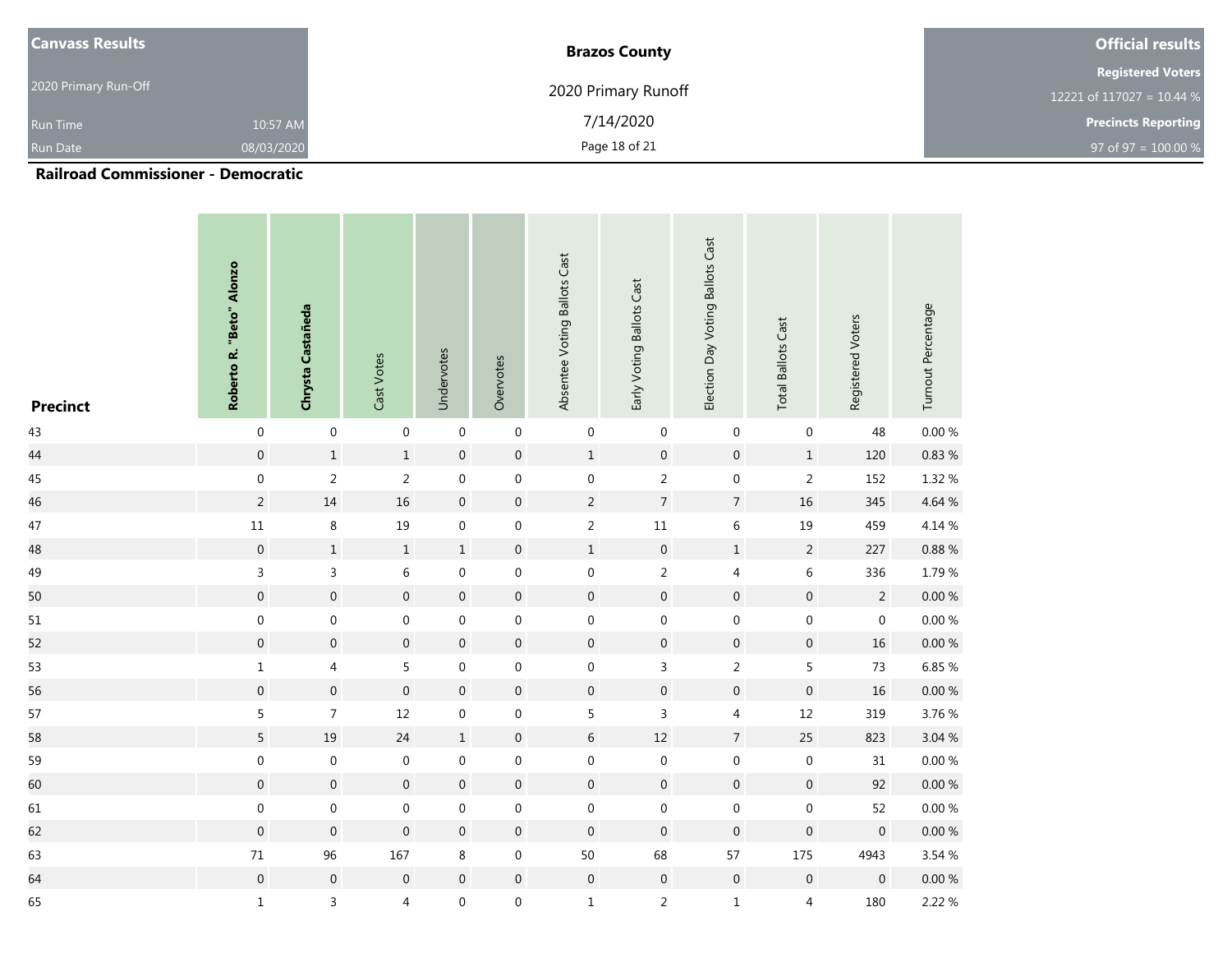| <b>Canvass Results</b> |            | <b>Brazos County</b> | <b>Official results</b>    |  |  |
|------------------------|------------|----------------------|----------------------------|--|--|
|                        |            |                      | <b>Registered Voters</b>   |  |  |
| 2020 Primary Run-Off   |            | 2020 Primary Runoff  | 12221 of 117027 = 10.44 %  |  |  |
| <b>Run Time</b>        | 10:57 AM   | 7/14/2020            | <b>Precincts Reporting</b> |  |  |
| <b>Run Date</b>        | 08/03/2020 | Page 19 of 21        | 97 of 97 = $100.00 %$      |  |  |

| <b>Precinct</b> | Roberto R. "Beto" Alonzo | Chrysta Castañeda | Cast Votes       | Undervotes       | Overvotes        | Absentee Voting Ballots Cast | Early Voting Ballots Cast | Election Day Voting Ballots Cast | <b>Total Ballots Cast</b> | Registered Voters | Turnout Percentage |
|-----------------|--------------------------|-------------------|------------------|------------------|------------------|------------------------------|---------------------------|----------------------------------|---------------------------|-------------------|--------------------|
| 67              | $\,1$                    | $\overline{4}$    | $5\overline{)}$  | $\,1\,$          | $\boldsymbol{0}$ | $\overline{2}$               | $\overline{4}$            | $\boldsymbol{0}$                 | $\sqrt{6}$                | 309               | 1.94 %             |
| 68              | $\boldsymbol{0}$         | $\boldsymbol{0}$  | $\boldsymbol{0}$ | $\boldsymbol{0}$ | $\mathbf 0$      | $\boldsymbol{0}$             | $\boldsymbol{0}$          | $\pmb{0}$                        | $\boldsymbol{0}$          | $\boldsymbol{0}$  | $0.00~\%$          |
| 69              | 32                       | $\ensuremath{91}$ | 123              | 5                | $\boldsymbol{0}$ | $11\,$                       | $47\,$                    | $70\,$                           | 128                       | 4769              | 2.68%              |
| $70\,$          | 14                       | 15                | 29               | $\mathbf{1}$     | $\boldsymbol{0}$ | $\mathsf{3}$                 | 12                        | $15\,$                           | $30\,$                    | 1046              | 2.87%              |
| 71              | $\mathbf 0$              | $\overline{3}$    | $\overline{3}$   | $\boldsymbol{0}$ | $\boldsymbol{0}$ | $\boldsymbol{0}$             | $\mathbf 0$               | $\mathsf{3}$                     | $\overline{3}$            | 120               | 2.50 %             |
| $72\,$          | $\pmb{0}$                | $\mathbf 1$       | $\mathbf 1$      | $\boldsymbol{0}$ | $\boldsymbol{0}$ | $\mathbf 1$                  | $\mathbf 0$               | $\boldsymbol{0}$                 | $\mathbf 1$               | $40\,$            | 2.50 %             |
| 74              | $\overline{5}$           | $\sqrt{2}$        | $\overline{7}$   | $\boldsymbol{0}$ | $\boldsymbol{0}$ | $\mathbf 1$                  | $\,$ 6 $\,$               | $\mathbf 0$                      | $\overline{7}$            | 366               | $1.91\,\%$         |
| $77\,$          | $\overline{4}$           | $\,$ 6 $\,$       | $10\,$           | $\boldsymbol{0}$ | $\boldsymbol{0}$ | $\overline{7}$               | $\mathbf 1$               | $\sqrt{2}$                       | $10\,$                    | 530               | 1.89%              |
| 78              | $\,1\,$                  | $\overline{2}$    | $\mathbf{3}$     | $\boldsymbol{0}$ | $\boldsymbol{0}$ | $\mathbf 1$                  | $\overline{2}$            | $\mathbf 0$                      | $\overline{3}$            | 227               | 1.32 %             |
| 79              | $\,1\,$                  | 5                 | $\boldsymbol{6}$ | $\mathbf 1$      | $\boldsymbol{0}$ | $\mathsf{3}$                 | $\overline{4}$            | $\boldsymbol{0}$                 | $\overline{\phantom{a}}$  | 82                | 8.54 %             |
| 80              | 31                       | 60                | 91               | $\overline{2}$   | $\boldsymbol{0}$ | $10$                         | 47                        | 36                               | 93                        | 3534              | 2.63 %             |
| $81\,$          | $\,1\,$                  | $\mathbf 1$       | $\overline{2}$   | $\boldsymbol{0}$ | $\boldsymbol{0}$ | $\boldsymbol{0}$             | $\boldsymbol{0}$          | $\sqrt{2}$                       | $\sqrt{2}$                | 60                | 3.33 %             |
| 82              | $\overline{3}$           | $\sqrt{6}$        | $\boldsymbol{9}$ | $\boldsymbol{0}$ | $\boldsymbol{0}$ | $\overline{4}$               | $\overline{2}$            | $\overline{3}$                   | $\boldsymbol{9}$          | 342               | 2.63 %             |
| 83              | $\boldsymbol{0}$         | $\boldsymbol{0}$  | $\boldsymbol{0}$ | $\boldsymbol{0}$ | $\boldsymbol{0}$ | 0                            | $\boldsymbol{0}$          | $\boldsymbol{0}$                 | $\mathbf 0$               | $\boldsymbol{0}$  | $0.00~\%$          |
| 84              | $\boldsymbol{0}$         | $\boldsymbol{0}$  | $\boldsymbol{0}$ | $\boldsymbol{0}$ | $\boldsymbol{0}$ | $\boldsymbol{0}$             | $\mathbf 0$               | $\mathbf 0$                      | $\boldsymbol{0}$          | $\overline{2}$    | 0.00%              |
| 85              | $\boldsymbol{0}$         | $\boldsymbol{0}$  | $\boldsymbol{0}$ | $\boldsymbol{0}$ | $\boldsymbol{0}$ | 0                            | $\boldsymbol{0}$          | $\boldsymbol{0}$                 | $\boldsymbol{0}$          | $\overline{3}$    | $0.00~\%$          |
| 86              | $\mathbf 0$              | $\boldsymbol{0}$  | $\boldsymbol{0}$ | $\boldsymbol{0}$ | $\boldsymbol{0}$ | $\boldsymbol{0}$             | $\mathbf 0$               | $\boldsymbol{0}$                 | $\boldsymbol{0}$          | $\mathbf 0$       | $0.00\,\%$         |
| 87              | $\boldsymbol{0}$         | $\boldsymbol{0}$  | $\boldsymbol{0}$ | $\boldsymbol{0}$ | $\boldsymbol{0}$ | 0                            | $\boldsymbol{0}$          | $\boldsymbol{0}$                 | $\boldsymbol{0}$          | $\boldsymbol{0}$  | $0.00~\%$          |
| 88              | $\boldsymbol{0}$         | $\mathbf 0$       | $\boldsymbol{0}$ | $\boldsymbol{0}$ | $\boldsymbol{0}$ | $\boldsymbol{0}$             | $\boldsymbol{0}$          | $\boldsymbol{0}$                 | $\boldsymbol{0}$          | $\mathbf 0$       | $0.00\,\%$         |
| 89              | $\boldsymbol{0}$         | $\boldsymbol{0}$  | $\boldsymbol{0}$ | $\boldsymbol{0}$ | $\boldsymbol{0}$ | 0                            | $\boldsymbol{0}$          | $\boldsymbol{0}$                 | $\boldsymbol{0}$          | $\boldsymbol{0}$  | $0.00~\%$          |
| 90              | $\,1\,$                  | $\boldsymbol{0}$  | $\,1\,$          | $\mathbf 0$      | $\boldsymbol{0}$ | $\boldsymbol{0}$             | $\mathbf 0$               | $\,1$                            | $\,1$                     | 24                | 4.17%              |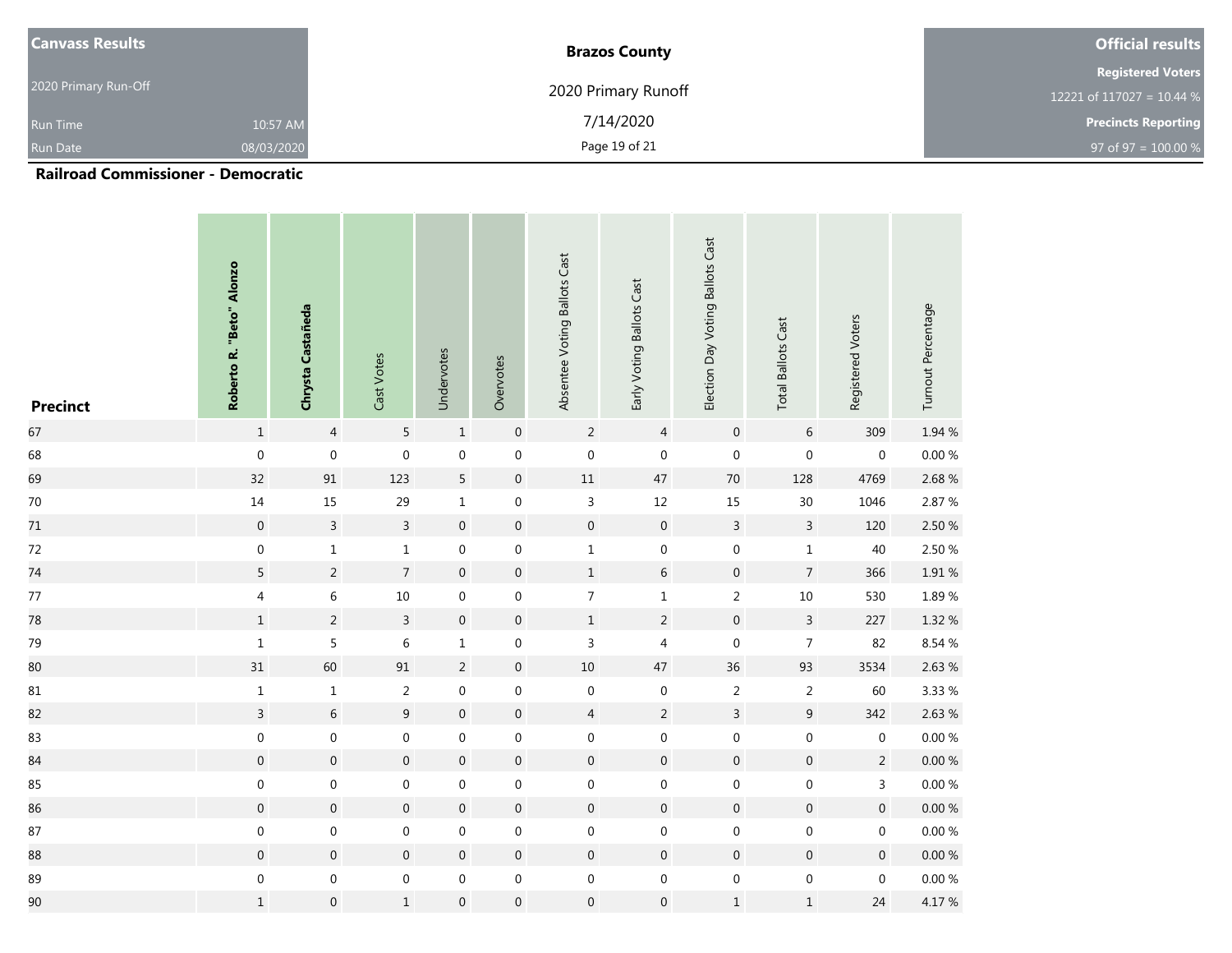| <b>Canvass Results</b> |            | <b>Brazos County</b> | <b>Official results</b>    |  |  |
|------------------------|------------|----------------------|----------------------------|--|--|
|                        |            |                      | <b>Registered Voters</b>   |  |  |
| 2020 Primary Run-Off   |            | 2020 Primary Runoff  | 12221 of 117027 = 10.44 %  |  |  |
| <b>Run Time</b>        | 10:57 AM   | 7/14/2020            | <b>Precincts Reporting</b> |  |  |
| <b>Run Date</b>        | 08/03/2020 | Page 20 of 21        | 97 of 97 = $100.00 %$      |  |  |

| <b>Precinct</b> | Roberto R. "Beto" Alonzo | Chrysta Castañeda        | Cast Votes       | Undervotes       | Overvotes        | Absentee Voting Ballots Cast | Early Voting Ballots Cast | Election Day Voting Ballots Cast | <b>Total Ballots Cast</b> | Registered Voters | Turnout Percentage |
|-----------------|--------------------------|--------------------------|------------------|------------------|------------------|------------------------------|---------------------------|----------------------------------|---------------------------|-------------------|--------------------|
| $91\,$          | $\boldsymbol{0}$         | $\boldsymbol{0}$         | $\pmb{0}$        | $\boldsymbol{0}$ | $\boldsymbol{0}$ | $\mathbf 0$                  | $\boldsymbol{0}$          | $\boldsymbol{0}$                 | $\boldsymbol{0}$          | 8                 | $0.00\,\%$         |
| 92              | $\mathbf 0$              | $\boldsymbol{0}$         | $\boldsymbol{0}$ | $\boldsymbol{0}$ | $\boldsymbol{0}$ | $\boldsymbol{0}$             | $\boldsymbol{0}$          | $\mathbf 0$                      | $\boldsymbol{0}$          | $\pmb{0}$         | $0.00\ \%$         |
| 93              | $\boldsymbol{0}$         | $\boldsymbol{0}$         | $\boldsymbol{0}$ | $\boldsymbol{0}$ | 0                | 0                            | $\boldsymbol{0}$          | $\boldsymbol{0}$                 | $\boldsymbol{0}$          | 0                 | $0.00\,\%$         |
| 94              | $\boldsymbol{0}$         | $\boldsymbol{0}$         | $\mathbf 0$      | $\boldsymbol{0}$ | $\overline{0}$   | $\mathbf 0$                  | $\boldsymbol{0}$          | $\boldsymbol{0}$                 | $\mathsf{O}\xspace$       | $\mathbf 0$       | $0.00\ \%$         |
| 95              | $\boldsymbol{0}$         | $\boldsymbol{0}$         | $\boldsymbol{0}$ | $\boldsymbol{0}$ | $\boldsymbol{0}$ | $\boldsymbol{0}$             | $\boldsymbol{0}$          | $\boldsymbol{0}$                 | $\boldsymbol{0}$          | $\boldsymbol{0}$  | $0.00~\%$          |
| 96              | $\mathbf 0$              | $\boldsymbol{0}$         | $\boldsymbol{0}$ | $\boldsymbol{0}$ | $\boldsymbol{0}$ | $\boldsymbol{0}$             | $\mathbf 0$               | $\boldsymbol{0}$                 | $\boldsymbol{0}$          | $\mathbf 1$       | $0.00\ \%$         |
| 97              | $\boldsymbol{0}$         | $\boldsymbol{0}$         | $\boldsymbol{0}$ | $\boldsymbol{0}$ | $\boldsymbol{0}$ | 0                            | $\boldsymbol{0}$          | $\boldsymbol{0}$                 | $\boldsymbol{0}$          | 0                 | $0.00\,\%$         |
| 98              | $\boldsymbol{0}$         | $\boldsymbol{0}$         | $\mathbf 0$      | $\boldsymbol{0}$ | $\boldsymbol{0}$ | $\mathbf 0$                  | $\boldsymbol{0}$          | $\boldsymbol{0}$                 | $\boldsymbol{0}$          | $\overline{4}$    | $0.00\ \%$         |
| 99              | $\boldsymbol{0}$         | $\boldsymbol{0}$         | $\boldsymbol{0}$ | $\boldsymbol{0}$ | $\boldsymbol{0}$ | 0                            | $\boldsymbol{0}$          | $\boldsymbol{0}$                 | $\boldsymbol{0}$          | $\overline{2}$    | $0.00~\%$          |
| 100             | $\mathbf 0$              | $\mathbf 0$              | $\boldsymbol{0}$ | $\boldsymbol{0}$ | $\boldsymbol{0}$ | $\boldsymbol{0}$             | $\boldsymbol{0}$          | $\mathbf 0$                      | $\boldsymbol{0}$          | $\mathbf 1$       | $0.00\ \%$         |
| $101\,$         | $\boldsymbol{0}$         | $\overline{2}$           | $\overline{c}$   | $\boldsymbol{0}$ | 0                | $\mathbf{1}$                 | $\mathbf 1$               | $\boldsymbol{0}$                 | $\overline{2}$            | 50                | 4.00 %             |
| 102             | $\boldsymbol{0}$         | $\boldsymbol{0}$         | $\boldsymbol{0}$ | $\boldsymbol{0}$ | $\boldsymbol{0}$ | $\boldsymbol{0}$             | $\boldsymbol{0}$          | $\boldsymbol{0}$                 | $\boldsymbol{0}$          | $\boldsymbol{0}$  | $0.00~\%$          |
| 500             | $\mathbf 0$              | $\overline{\phantom{a}}$ | $\overline{7}$   | $\mathbf 1$      | $\boldsymbol{0}$ | $\overline{7}$               | $\mathbf 1$               | $\boldsymbol{0}$                 | $\,8\,$                   | $\boldsymbol{0}$  | $0.00\,\%$         |
| <b>Totals</b>   | 1213                     | 2293                     | 3506             | 124              | 0                | 783                          | 1388                      | 1459                             | 3630                      | 117027            | 3.10 %             |